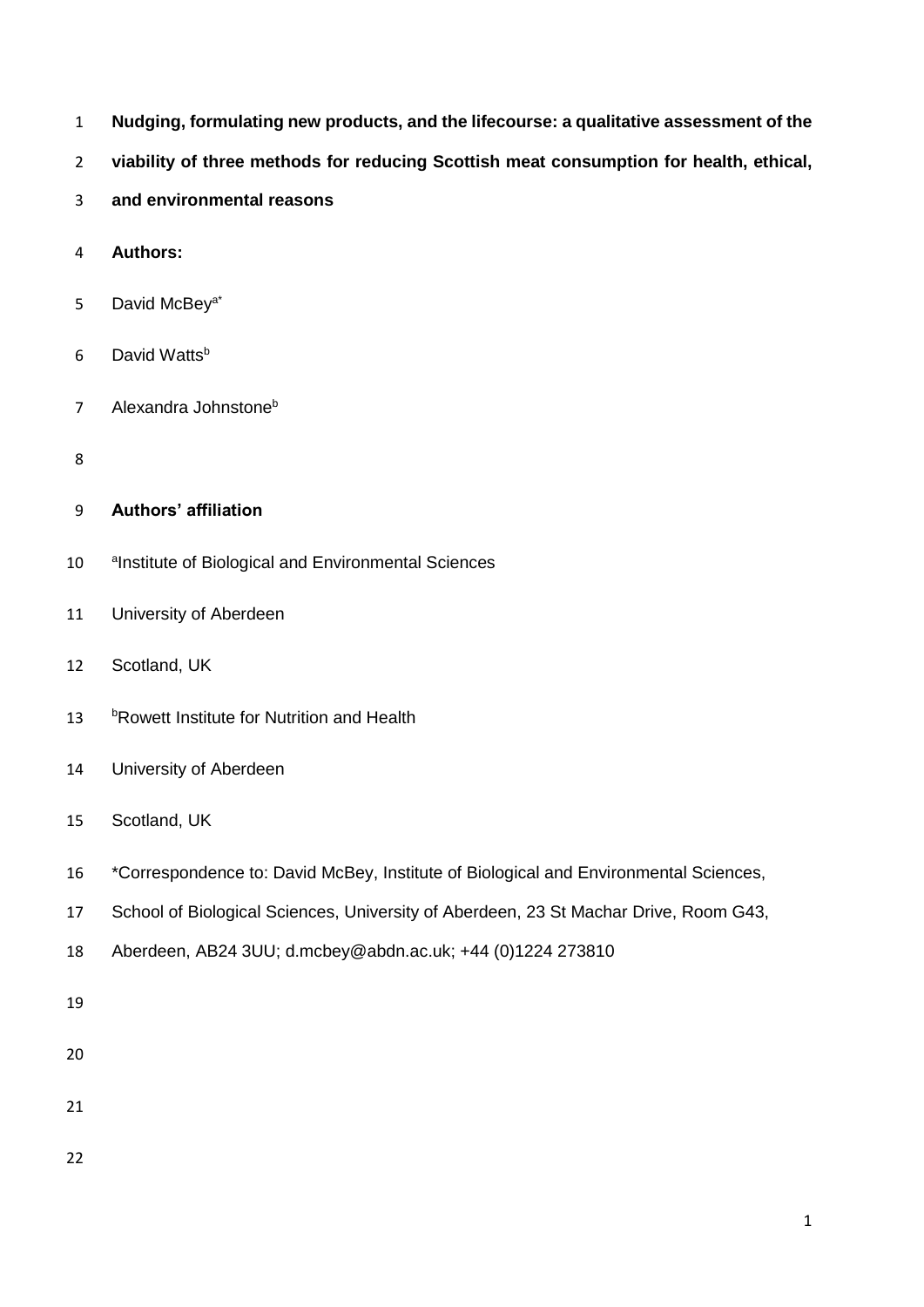### **Abstract**

 Most governmental initiatives designed to improve dietary and planetary health have adopted a light-touch informing approach. However, it may be necessary to consider more 27 direct measures that go beyond simply informing the public if the current high levels of meat consumption in Scotland are to be addressed. This paper considers three possible avenues through which more sustainable meat consumption patterns may be promoted: 'nudging', the formulation of new meat-alternative products, and targeting those in particular stages of the lifecourse. Through focus groups held in various locations in Scotland, the perceived viability of these measures was explored. While each measure shows some promise for reducing Scottish meat intake, the complex nature of food choice means that more qualitative research into meat consumption in Scotland is required. **Keywords**: meat reduction; sustainable consumption; consumer choice; nudging; plant- based; lifecourse This study was funded as part of the Scottish Government Rural and Environmental Science and Analytical Services (RESAS). The sponsors had no further role in the research project.

Declarations of interest: none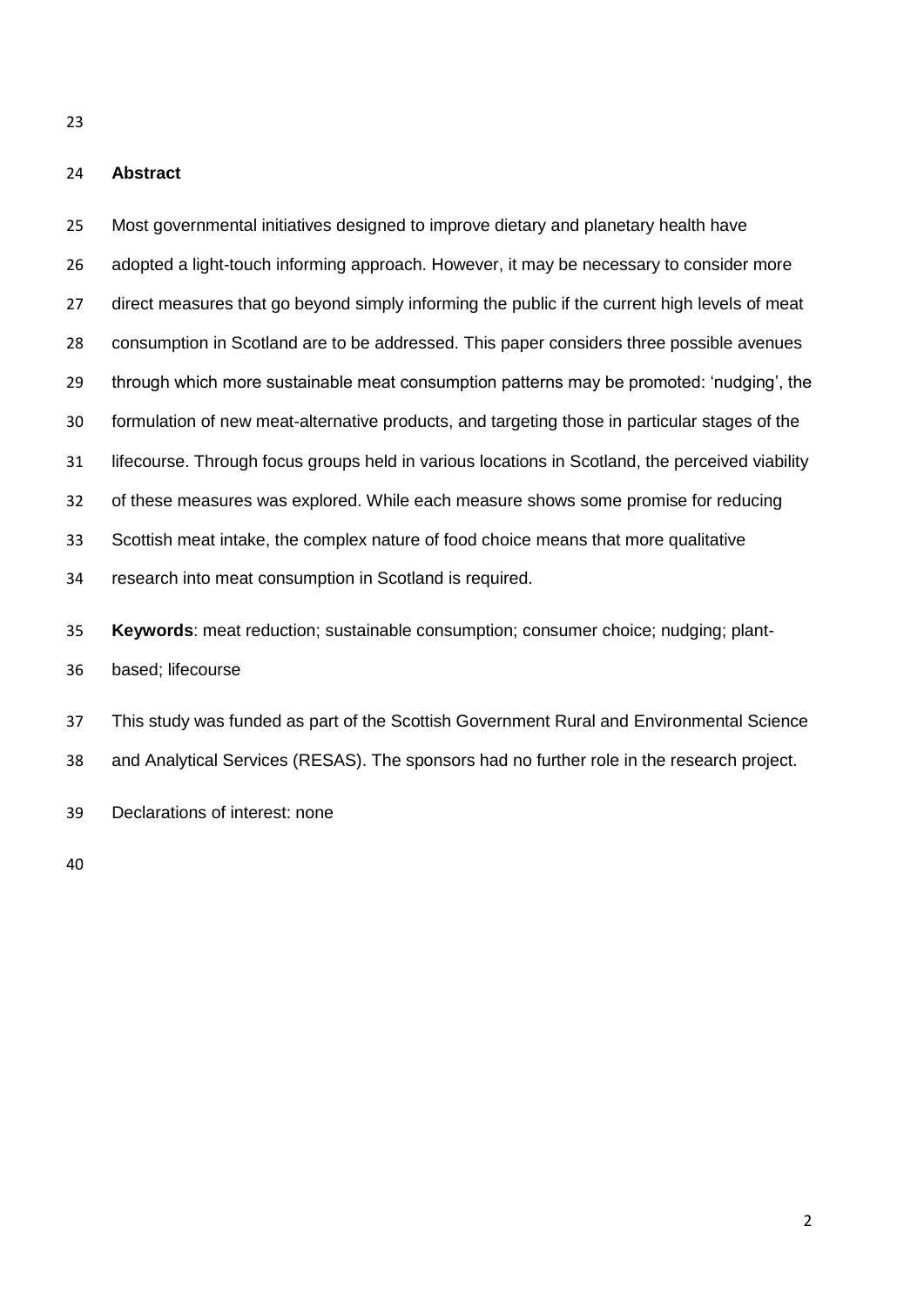**Nudging, formulating new products, and the lifecourse: a qualitative assessment of** 

**the viability of three methods for reducing Scottish meat consumption for health,** 

**ethical, and environmental reasons**

### **Introduction**

 High levels of meat consumption, particularly of red and processed meats, have negative impacts on human health and the environment (Aston, Smith and Powles 2012; Micha, Wallace, & Mozaffarian 2010; Steinfeld et al. 2006; Foresight 2011). Both problems could be partially mitigated by encouraging the intake of more plant-based foods (Friel *et al.* 2014; Garnett *et al.* 2015). The health case for dietary reform is particularly strong in Scotland as diet-related diseases are a major cause of morbidity and mortality (Scarborough *et al*. 2011; Food Standards Scotland 2015). There is however, a dearth of research specifically examining meat consumption reduction in Scotland, but research into sustainable food consumption suggests that dietary change is unlikely to be brought about through the use of information campaigns alone (Campbell-Arvai, Arvai, and Kalof 2014).

 A recent meta-analysis of studies reviewing consumer acceptance of replacing meat with alternative protein sources report that knowledge of the environmental impact of meat was limited. It is therefore unclear whether supplying this type of information to the general public leads to greater willingness to reduce consumption (Hartman and Siegrist 2017). Public knowledge of the welfare of slaughtered animals is also low; it may be that, for many, the disassociation of eating meat from the slaughtering of animals allows them to consume meat without concern for the animals (Kunst and Hohle 2016). Further, information campaigns, which have traditionally formed the bedrock of governmental attempts to alter eating behaviours, also have limited impact (Winkler 2013; Guthrie *et al.* 2015).

 It has been suggested that one of the reasons that previous healthy eating campaigns (e.g. food pyramid in the UK) were limited in their ability to change behaviour is that they do not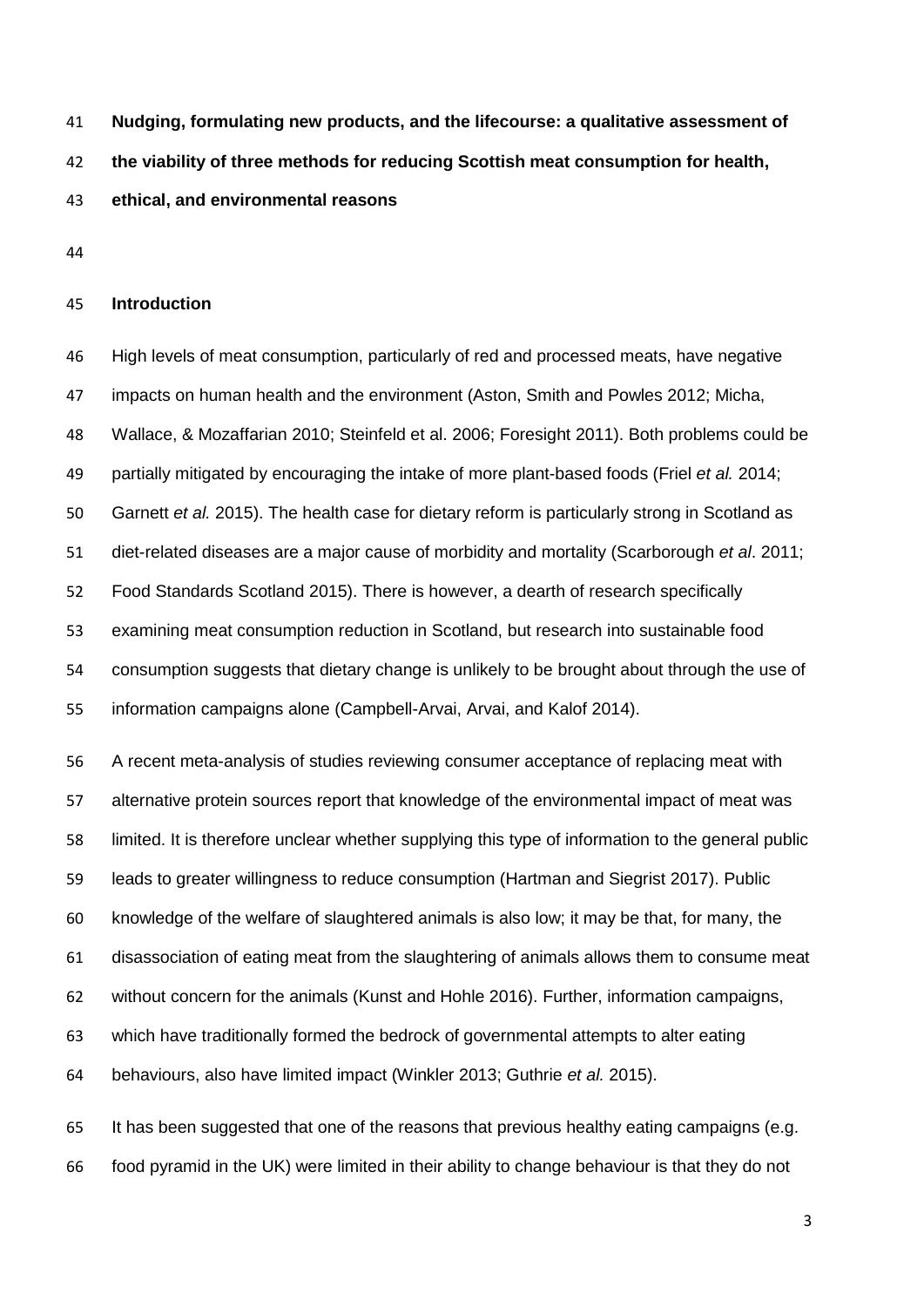present their message in a manner which is easily relatable to people's lived experience (Sunstein 2014). It may be that tailored approaches are more effective, if also more costly (Guthrie et al. 2015). This also requires more knowledge about attitudes and beliefs of consumers.

 There are numerous ways of moving beyond simply informing consumers of the benefits of eating a diet with less meat and more plant-based foods. This paper examines the possibility of encouraging such a change among Scottish consumers through three commonly cited intervention strategies: nudging, formulating new plant-based products, and lifecourse transition interventions.

 Nudges are interventions that "alter people's behaviour in a predictable way without forbidding any options or significantly changing their economic incentives" (Thaler and Sunstein 2008: 8), referring to behaviours and decisions that occur without reflection or deliberate thought. Examples of nudging include simplification and framing of information, and altering the physical layout of places where food is consumed or purchased.

81 It has been argued that there is a need for new plant-based products. A recent qualitative study on European consumers reports food preferences in older and mixed age participants, 83 based on their perception of foods high in protein (Banovic et al. 2018). They highlight that participants could not differentiate between natural sources of protein and foods with enhanced (increased) protein content, no matter whether foods originated from animal or plant source. Furthermore, older-age participants expressed more scepticism towards foods with increased protein content than mixed-age participants. The reported main obstacles for plant protein and specifically legume protein preference were lack of trust in product, unethical production, bad sensory qualities in terms of product taste, as well as perceived lack of healthiness.

 This matches a common sociological approach that seeks to understand variances between those of different ages. It employs the concept of the 'lifecourse', which refers to the interplay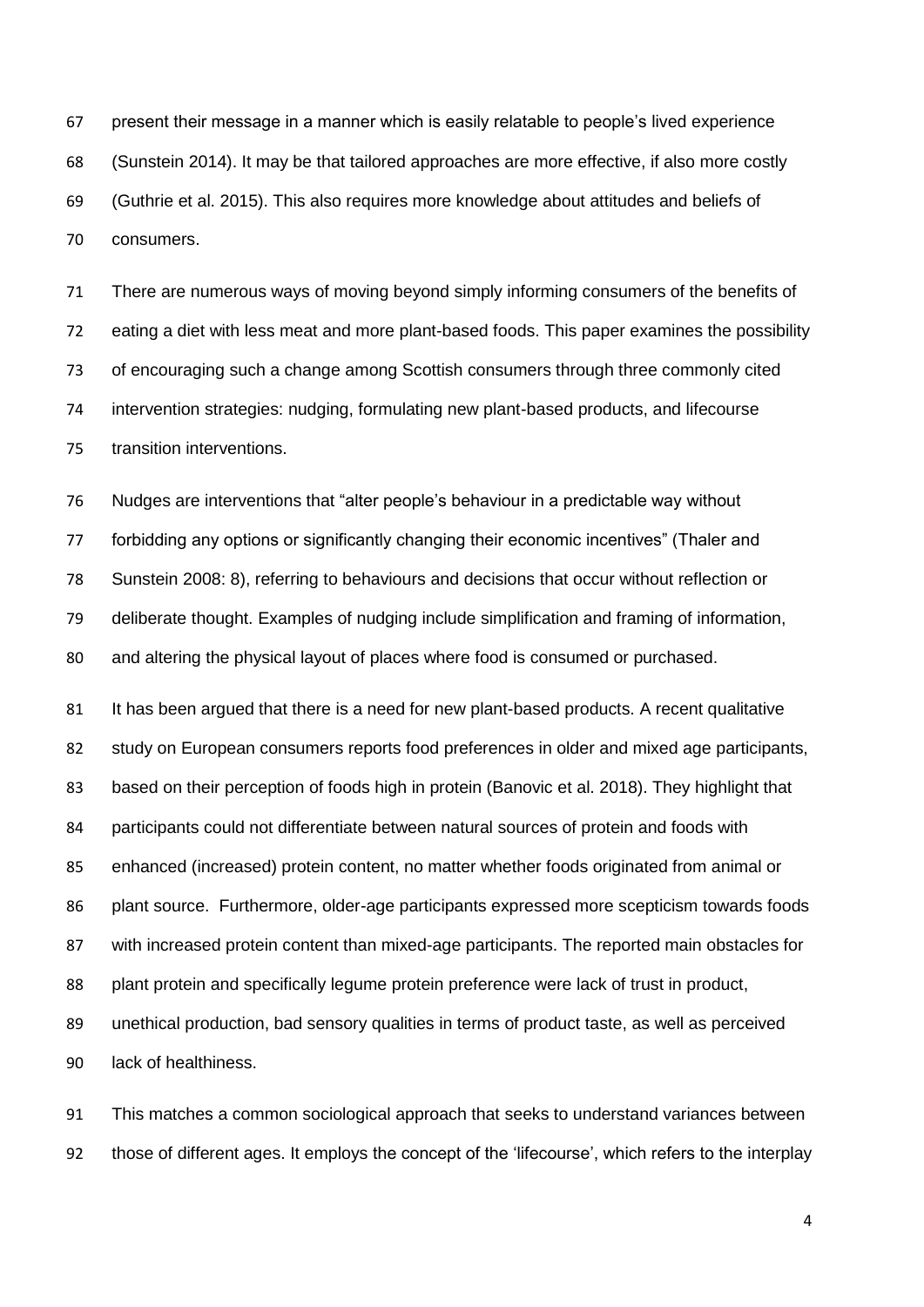between the culturally-defined stages of life that individuals in a society progress through (e.g. 'childhood', 'adolescence', 'adulthood', 'old age') and the historical context in which they do so (e.g. World War II, The 'BSE Crisis', Post 9/11, The Great Recession). People who are at a similar stage in life, and who have lived through similar historical experiences, can 97 be expected to have certain traits and beliefs in common, though these will be mediated by other factors such as gender, class, and ethnicity (Macionis and Plummer 2012). It has been argued that events in the lifecourse, such as prior experiences with food, role transitions such as parenthood, and changes to the food system, can influence food choice (Furst *et al*. 1996; Devine *et al*. 1998). Thus, rather than food consumption being simply the result of fixed habits, there are times of transition whereby individuals' tastes and consumption routines are more prone to change, which has implications for attempts to convince people to alter their diets. (Devine *et al*. 1998). This 'habit discontinuity hypothesis' states that due to the habitual nature of consumption, any times wherein these habits are subject to change (i.e. during lifecourse disruptions) will be times when new habits can be formed, and people are more open to new sources of information (Verplanken *et al*. 2008; Verplanken and Roy 2016). Alongside this, the shifting of social identity or roles associated with transition may also allow for behaviour change (Burningham and Venn 2017).

 The paper has three aims. 1. To better understand attitudes towards and practices of meat consumption among particular groups of Scottish consumers. 2. To consider the extent to which key drivers of change (nudging, new products, lifecourse interventions) are applicable to consumers in Scotland. 3. To explore whether going beyond simply informing the general public of the health, environmental, and ethical dimensions of meat consumption may bring about behaviour change.

### **Methodology**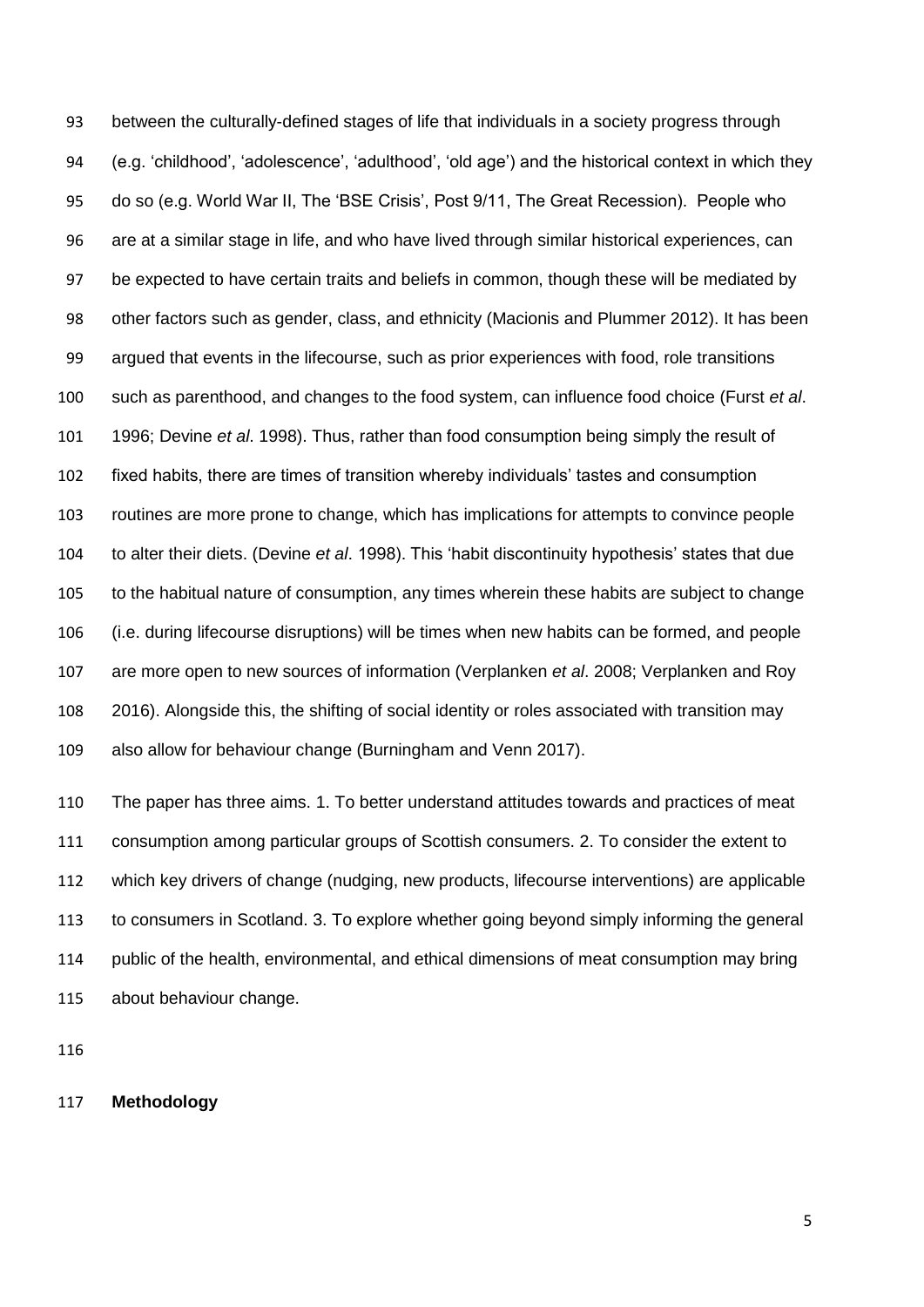Data were collected through eleven focus groups, which were audio recorded. Immediately prior to the focus group discussions, participants were shown a range of high-protein plant- based products (e.g. hemp butter, buckwheat flour, pea snacks) and took part in two activities that were organised to aid discussion and are data collection techniques in their own right: card sorting and word association. Asking participants to sort cards (e.g. with pictures of different food products) into piles (e.g. in order of perceived 'tastiness') at the start of the focus group helped participants to focus on each other rather than the moderator (both during the task and in the subsequent discussion) and also helped to encourage everyone to speak (e.g. by asking if they agreed with the choices made) (Kitzinger 1994). This also helped to give an understanding of the thought processes that individuals go through when evaluating food, and how these can be affected by their social environment. It is argued that word association techniques are a relatively quick and effective method for exploratory research into new concepts (Roininen, Arvola & Lähteenmäki 2006), and were used in this research to understand perceptions around new food products and sustainable food. This method involves using a stimulus (e.g. written description or pictures of products) and asking participants to provide the first thoughts that come into their heads. Using this technique, it is argued that less conscious thoughts or concepts may be accessed (Roininen, Arvola & Lähteenmäki 2006). A topic guide was used to help ensure consistency across all groups. The themes covered were: general thoughts on how much participants thought about the food they ate, their perceptions of meat, their considerations of the ethical/environmental/health consequences of the food they eat, their perception of plant- based alternatives to meat, and their thoughts on dietary change. Purposive sampling was used: individuals (or groups of people) were selected as they

 appeared to address the research question and could supply the 'rich' or complex qualitative data that our approach required (Draper and Swift 2011). The sample in this study was selected after reviewing the existing literature on consumption of meat and plant-based alternatives, feedback from food industry stakeholders, and the formulation of the research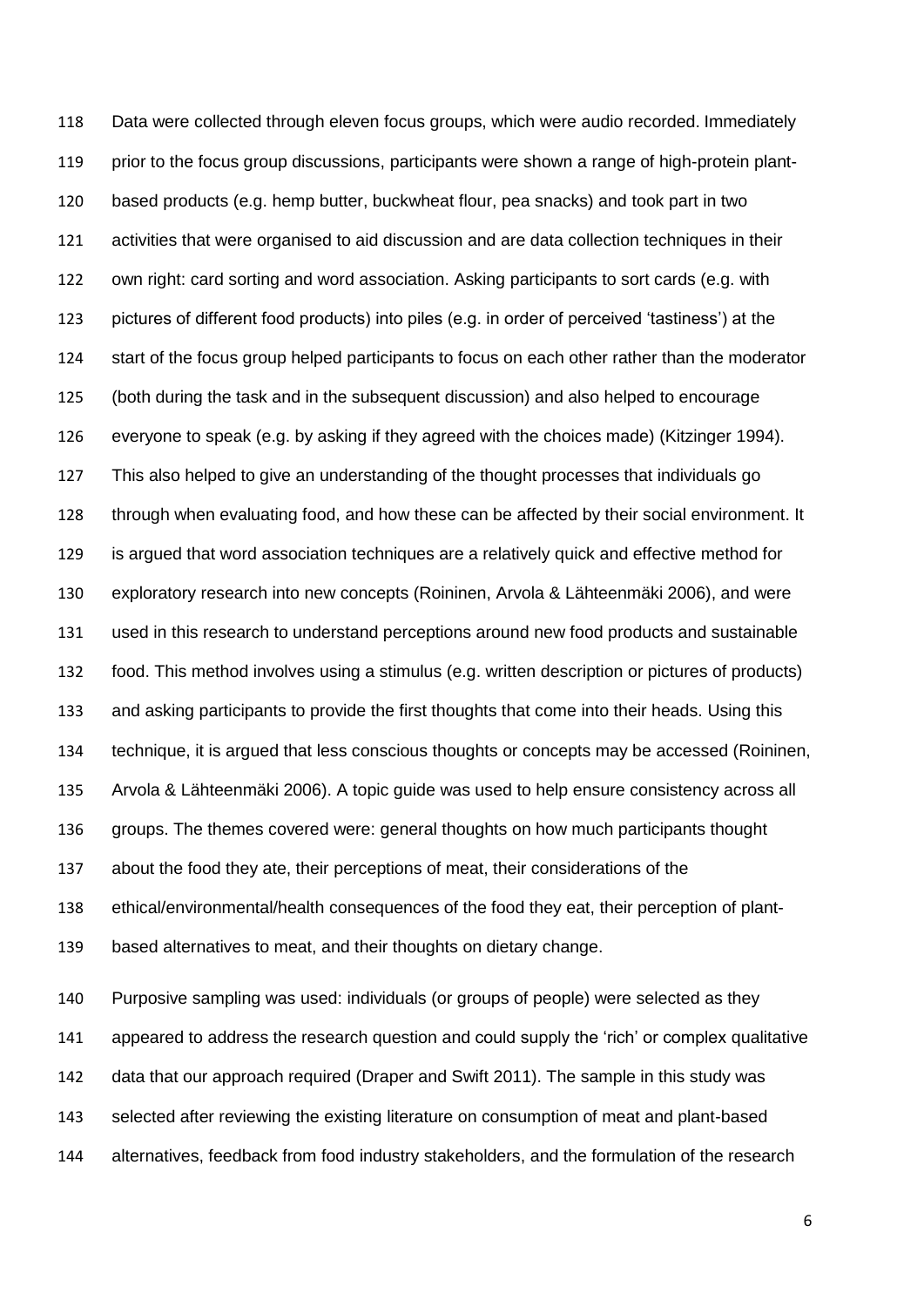themes and questions. Research was held at various sites in Scotland, with reference to the Scottish Government 6-fold urban/rural residence classification (Scottish Government 2014), as previous research has shown that this may be a factor in meat and meat substitute consumption (Hoek *et al*. 2004). Groups were chosen based on the lifecourse approach outlined below (groups 1, 2, and 3), and were identified as being at points where more sustainable lifestyles may be considered (Thompson *et al.* 2011), were underrepresented in research (group 4), or were hypothesised to be groups to which new products could be successfully marketed (groups 5 and 6).

 Participants were recruited through two main channels. Posters and leaflets advertising the study were distributed on two university campuses and at several events. Charities which worked with target groups were also approached, and several participants were recruited through their networks. None of the participants in the study claimed to currently follow a non-meat diet.

 The first group identified were parents with young children. Parenthood is a 'role transition' stage in the lifecourse of most individuals, and it is argued that this is a time when people may be more open to changes in their diets (Devine *et al*. 1998), although such change is unlikely to occur spontaneously (Laroche *et al.* 2012). However, successful interventions with this group could have a positive long-term impact through instilling good food habits in their children (Golan and Crow 2004). Following Bourdieu (1984), likes and dislikes for certain foods are part of an individual's habitus. This is formed from a young age as food is provided by parents (or other caregivers), and as children are taught to judge foods (i.e. good/bad, healthy/unhealthy). This group therefore may be more willing to change, and any changes may have a profound impact on their children. The first two years of life may be particularly important stages during which interventions may be designed to promote good dietary habits (Skinner *et al.* 2002; Nicklaus 2016). This group consisted solely of women, which was not part of the research design but was due to their recruitment through a charity designed to support families with young children which mainly attracted mothers. This will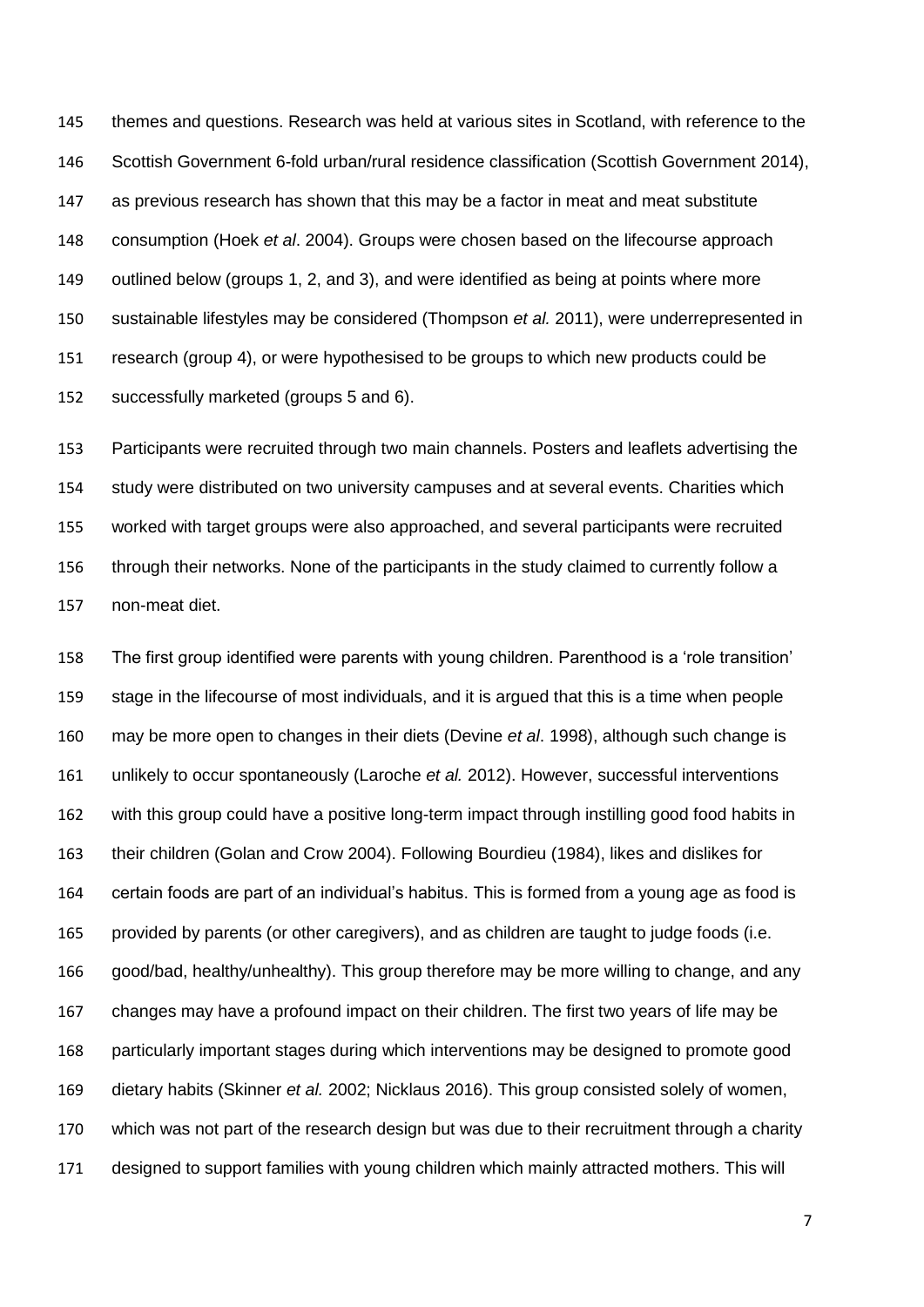likely have had an impact on our results, given the gendered nature of meat discussed later in this section and the constraint on food choice felt by women considered in the discussion section.

 The second group comprised retirees. Consumption patterns, and attitudes towards meat and plant-based alternatives, appear to be different for older people, which may also be due to lifecourse variances (Gossard and York 2003; Rimal 2002; De Boer & Aiking 2011). As we age, our nutritional requirements change, with less energy and more protein required (Mcintosh and Kubena 2008), and older people appear to eat less meat (Gossard and York 2003). With recent retirees also going through a 'role transition' stage, this group might also be open to increased consumption of plant-based alternatives to meat. However, we were unable to recruit any recent retirees; all participants in this category had retired at least eight 183 years earlier. After completing the  $1<sup>st</sup>$  focus group with this cohort, we analysed the data and included more questions on long-term dietary choices during the discussion with the second group.

186 The third group were  $1<sup>st</sup>$  year undergraduate students living away from home. They were chosen as they are also going through a lifecourse role transition, which for many will involve making food choices and cooking for themselves for the first time. Younger people also may be more open to ethical and environmental messages regarding their food choices, as they are less likely to be sceptical about anthropogenic climate change (Poortinga *et al.* 2011).

 The fourth group contained working class men. This group was chosen because it appears to be underrepresented in previous qualitative studies into food consumption (Lea *et al.* 2005; Gough and Connor 2006). We decided to focus on men because meat is considered a strong marker of masculine identity (Rotherberger 2013), and it was hypothesised that they will be a group that is less likely to consider reducing their meat intake (Gossard and York 2003; Graça, Oliveira and Calheiros 2015)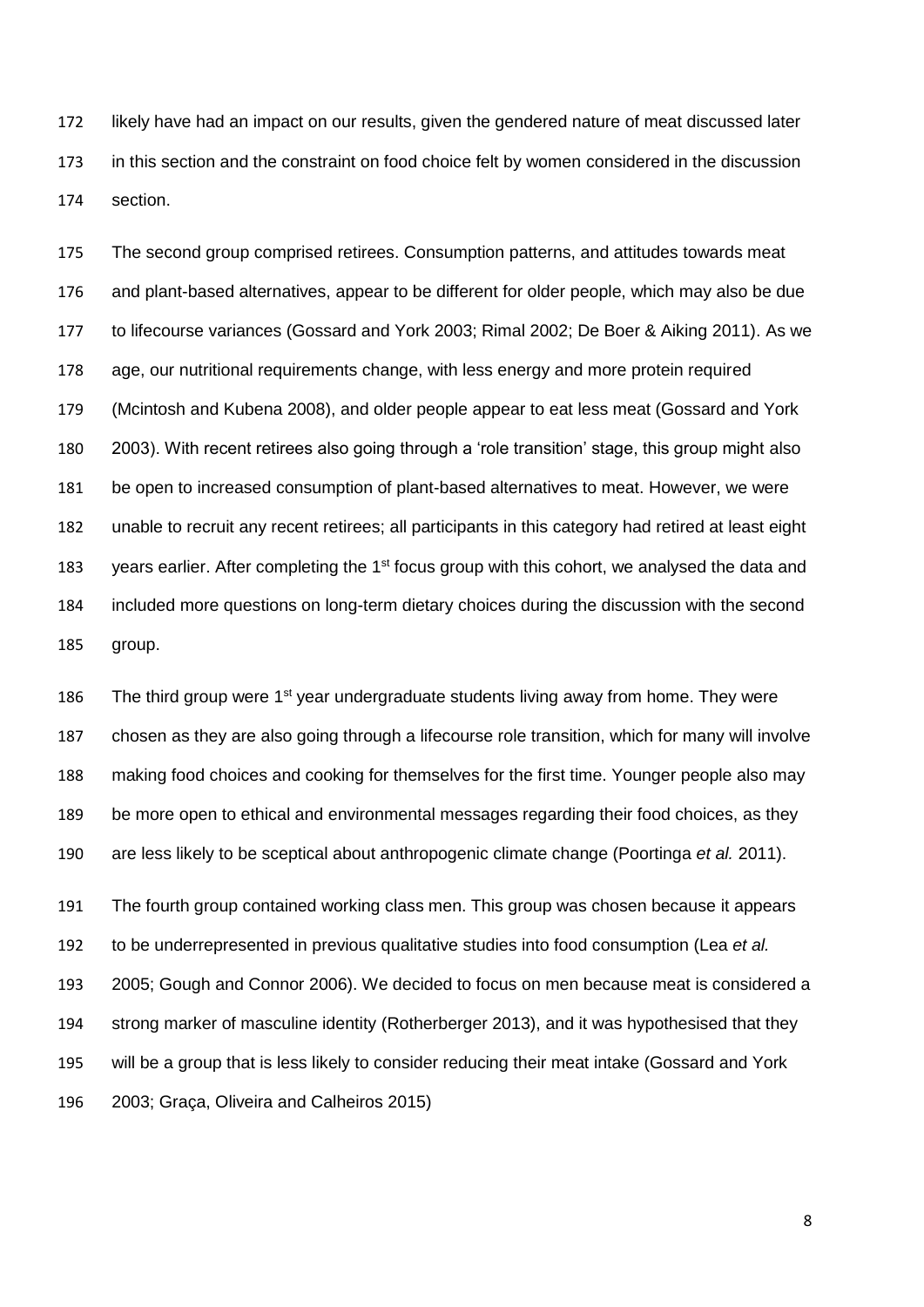The fifth sample group comprised regular gym users. This group was suggested during consultation with industry stakeholders, as it was proposed that people with apparently healthy lifestyles may be particularly open to the health benefits of plant-based alternative protein sources.

201 The final group were cohabiting couples with no children, sometimes called 'DINKs' (Dual 202 Incomes No Kids). This group was recruited on the basis that they tend to have a large 203 disposable income and may be open to trying new foods.

| Focus           | Scottish             | Scottish            | No of          | Age Range    | Gender of    |
|-----------------|----------------------|---------------------|----------------|--------------|--------------|
| Group           | <b>Council Area</b>  | Government          | Participants   | of           | Participants |
| <b>Type</b>     |                      | 6-Fold              |                | Participants |              |
|                 |                      | Classification      |                |              |              |
| Parents         | Glasgow              | Large Urban         | 11             | $21 - 40$    | 11 female    |
|                 |                      | Area                |                |              |              |
| Parents         | Aberdeenshire        | <b>Remote Small</b> | $\overline{7}$ | $21 - 40$    | 7 female     |
|                 |                      | Town                |                |              |              |
| <b>Retirees</b> | <b>Aberdeen City</b> | Large Urban         | 8              | $71-90$      | 5 female, 3  |
|                 |                      | Area                |                |              | male         |
| Retirees        | Aberdeenshire        | <b>Remote Small</b> | $\overline{4}$ | 71-90        | 4 female     |
|                 |                      | Town                |                |              |              |
| <b>Students</b> | Aberdeen City        | Large Urban         | 6              | $18 - 21$    | 2 female, 4  |
|                 |                      | Area                |                |              | male         |
| <b>Students</b> | Aberdeen City        | Large Urban         | $\overline{4}$ | 18-30        | 2 female, 2  |
|                 |                      | Area                |                |              | male         |
| Working         | Moray                | Accessible          | 5              | $21 - 50$    | 5 male       |
| Class Men       |                      | Rural               |                |              |              |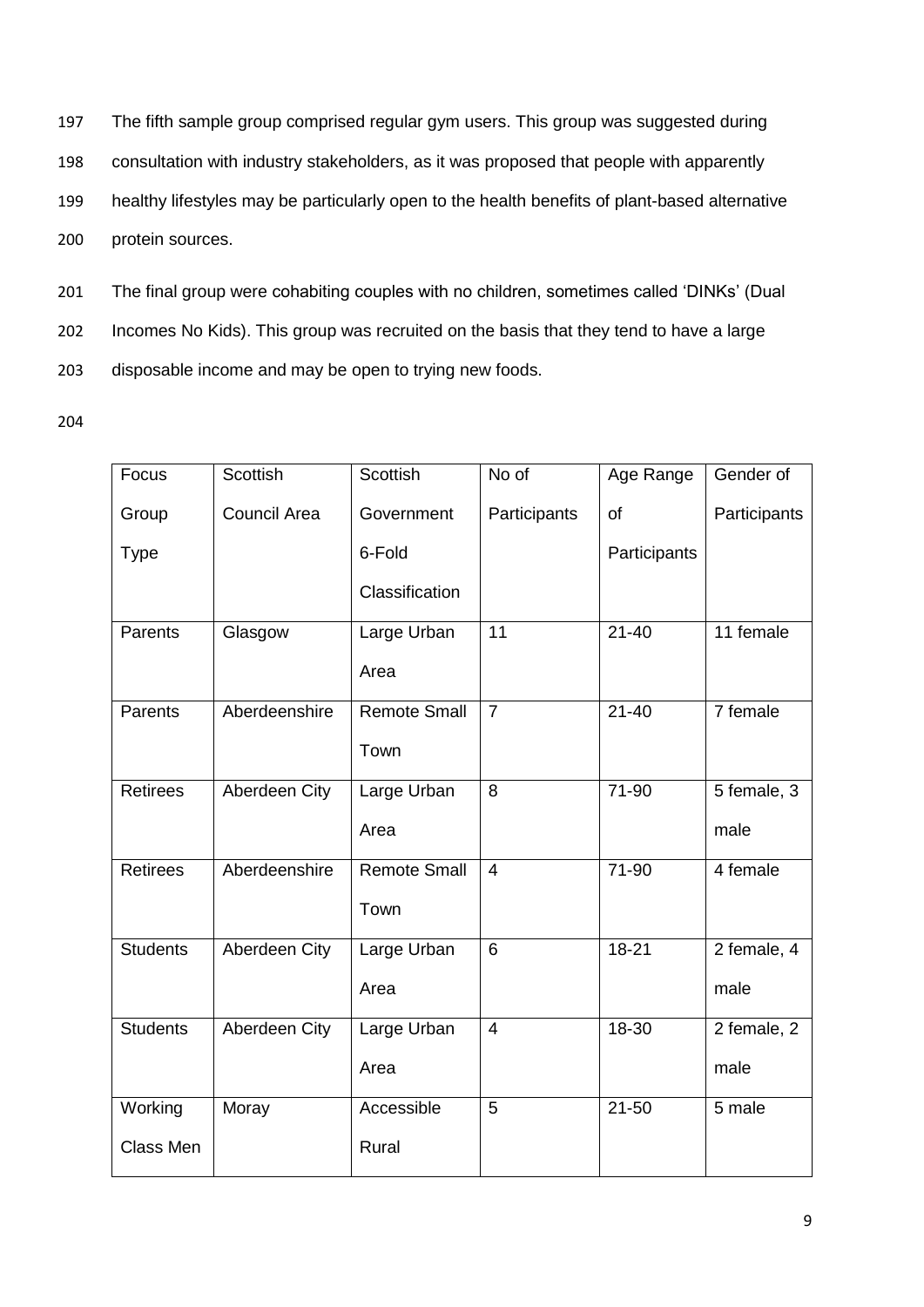| Working      | Glasgow City  | Large Urban | 3              | 41-60     | 3 male      |
|--------------|---------------|-------------|----------------|-----------|-------------|
| Class Men    |               | Area        |                |           |             |
| Gym          | Aberdeen City | Large Urban | $\overline{4}$ | $21 - 40$ | 3 female, 1 |
| <b>Users</b> |               | Area        |                |           | male        |
| Gym          | Aberdeen City | Large Urban | $\overline{4}$ | $21 - 40$ | 1 female, 3 |
| <b>Users</b> |               | Area        |                |           | male        |
| <b>DINKs</b> | Aberdeen City | Large Urban | $\overline{4}$ | $21 - 40$ | 2 female, 2 |
|              |               | Area        |                |           | male        |

205 *Table 1: Information on each focus group* 

 Audio recordings were professionally transcribed and uploaded into NVivo 11 for analysis. We employed thematic analysis, whereby certain reoccurring responses were identified as having relevance to our research aims (Braun & Clarke 2008). First, open coding was used to identify the main themes and concepts of each focus group. These were then compared with previous literature and the data in order to develop more insightful and theoretically sophisticated codes which were then applied to the data (a process known as indexing). Further coding then took place whereby conceptual links and explanations were developed (Ritchie & Spencer 1994). Coding was both inductive (i.e. codes were constructed as a response to the data) and deductive (i.e. codes were derived from our focus group questions and the data was fitted accordingly). An example of the former is data pertaining to shopping behaviour. This was not one of the topics in our interview schedule but was spontaneously discussed during the focus groups. During analysis patterned responses within these discussions were identified and coded, and these went on to inform our analysis of the potential utility of nudging. In contrast, deductive coding was used for data which we had more explicitly asked our participants questions on, such as attitudes towards meat consumption. Here, we started with a simple code "attitude towards meat consumption", which was then further inductively coded as "positive" or "negative" which then led to more elaborate codes such as "positive taste" or "positive health".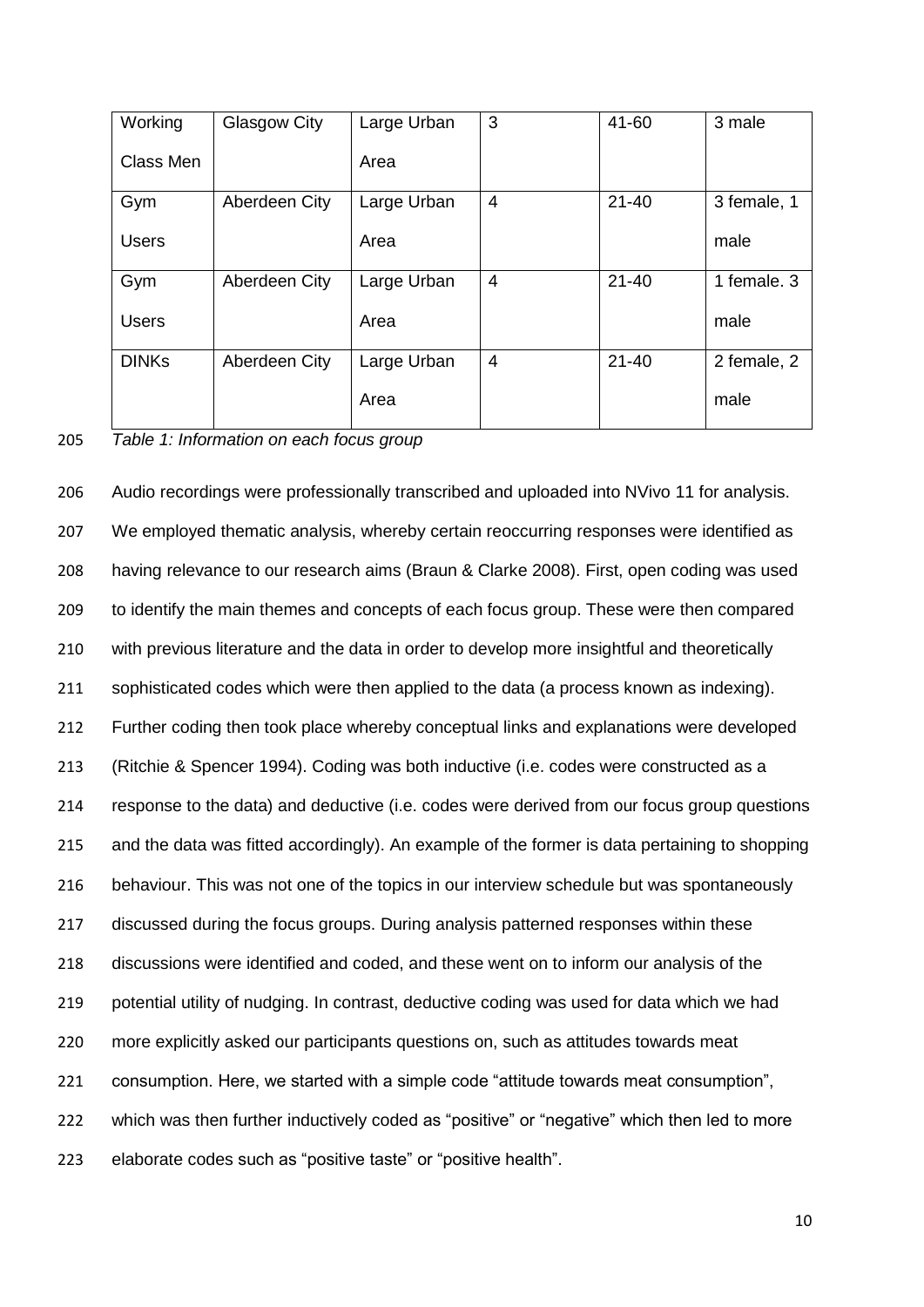## *Ethical Issues*

 This research was approved by the Rowett Institute Research Ethics Committee, and fully complies with the Declaration of Helsinki. Informed consent was obtained from all participants; pseudonyms have been used.

### **Results**

 At the beginning of each focus group we invited participants to discuss how they define meat, as it is a broad term with differing definitions (see Fiddes 1991). Although there were some disagreements, all groups were in general accordance that "meat" included red, white, and processed animal flesh.

 Resistance to calls for change from information campaigns was apparent in all groups when they were asked if informing them of the environmental, health, or ethical impacts of high meat consumption were likely to have any impact on their meat consumption. However, there were differing reasons for disregarding the information on the impact of meat overconsumption on each of these categories.

 The health impact was generally ignored as people were sceptical as to the validity of the information, or were confused due to contradictory messages:

 Charlie (Working Class Man): They come out with that much stuff you don't know what 243 to believe...I think a lot of the research is sponsored by different companies and a lot of 244 it is influenced by the companies that are providing the money for the research and there's a lot of lobbying going about with different companies to promote their products.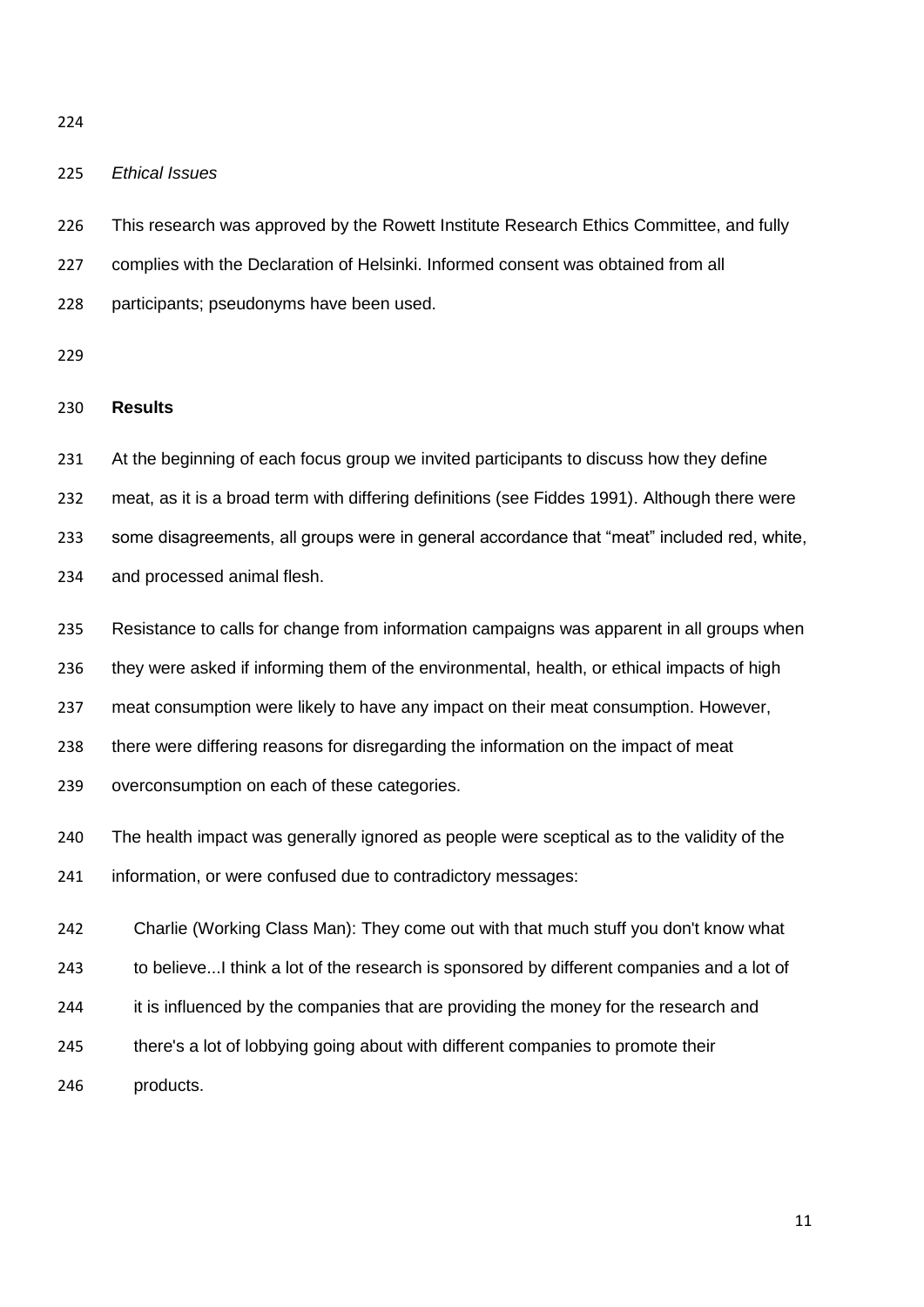Julia (Gym User): There's almost too much information sometimes, there are conflicting studies done or you don't know exactly what information to believe, how does it rank and that is believable, that maybe not so much.

 As reported in an earlier study of Scottish attitudes towards meat consumption (MacDiarmid *et al.* 2016), knowledge of the link between meat consumption and environmental degradation was limited. The student group seemed most informed on the various problems associated with livestock production. This is probably related to the fact that many of them joined the study after hearing it advertised in a lecture on a course whose syllabus includes environmental change. Most people, however, showed little or no concern for the environmental impact of the food that they consume, and highlighted other areas where greenhouse gas emission reductions could be achieved:

 William (DINK): It's food, I don't care what the environmental impact is, it's food. If you want to be good to the environment we can make savings in other areas, not food. It's food. We need it to survive. We don't need petrol, we don't need diesel to survive but we do need food.

 There was concern for the welfare of animals, with most groups discussing a preference for free-range eggs. However, to extend this concern to the treatment of slaughtered animals was constrained by two factors. First, there was an apparent belief that welfare standards, particularly of British products, were already satisfactory. Second, people equated higher welfare products with more expense, and thus they would not buy them:

 Colin (Retiree): I think generally British farming has set high standards and you know yourselves when you are on the continent, the husbandry and the way that British farming is set up, really is at a much higher standard.

 Pete (Gym User): Yes, I think what a lot of these things comes down to is the cost, you are going to go for a cheaper option if you can.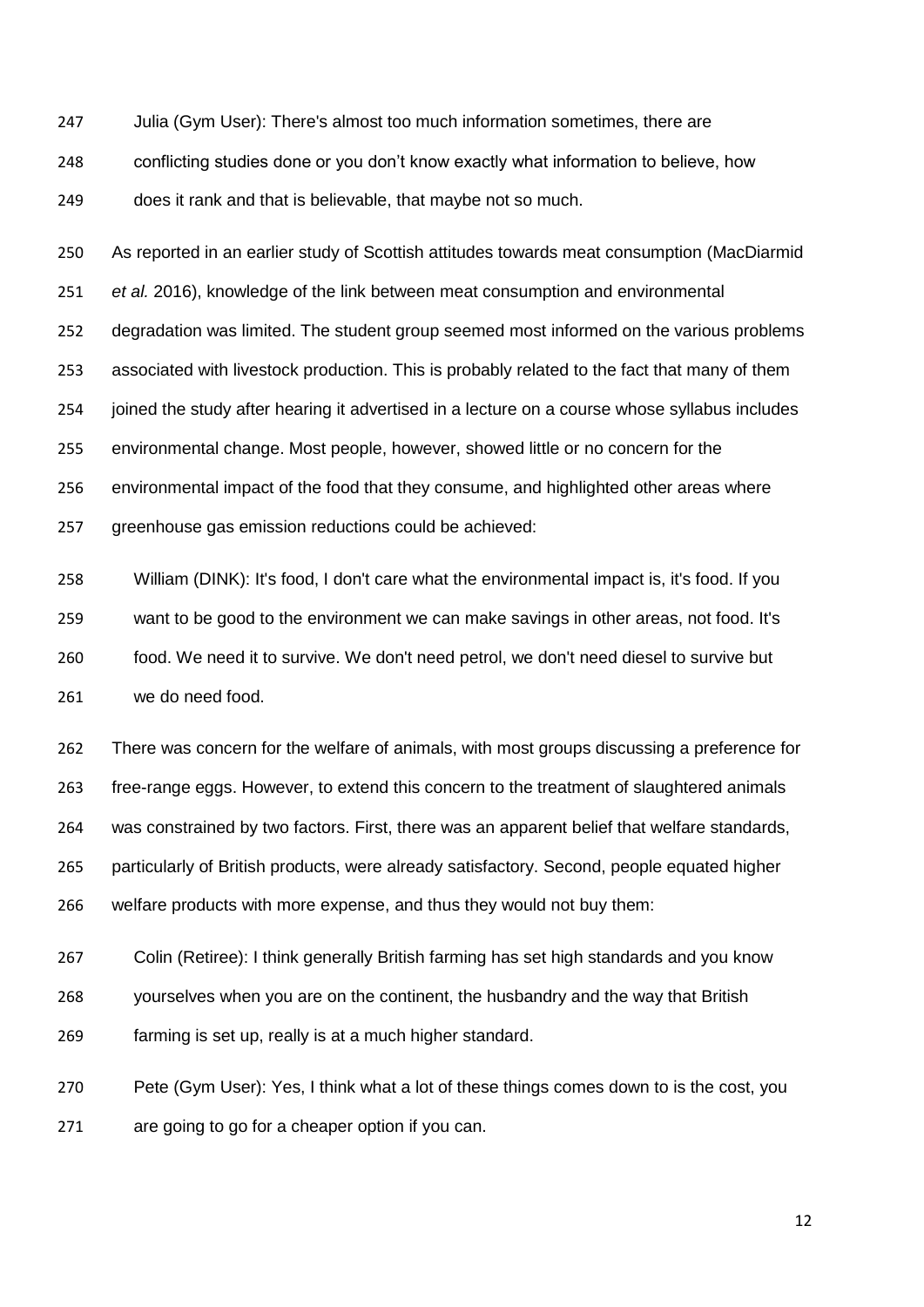Although knowledge of the health, environmental, and ethical implications of high meat consumption is limited, it is not clear that increasing public knowledge of the impact of their dietary choices will be enough to stimulate change (Graça *et al.* 2014; MacDiarmid *et al.* 275 2016). Although it is vital to inform the public of the problems associated with high meat consumption, the limited success of previous campaigns means that more direct measures could be considered. This involves moving up the Nuffield intervention ladder and therefore needs strong justification (Nuffield Council on Bioethics 2007). We discuss three possible measures and the extent to which they may promote lower meat consumption in Scotland: nudging, promoting plant-based meat alternatives, and exploiting lifecourse changes. *Nudging* Our study suggests that, for many, meat purchasing and consumption are highly routinized and entail little reflection: Owen (Working Class Man): I think it's just the (imprint) of just normally buying meat or getting bought meat as a routine. If you are in a routine it's harder to (…) change it I think. Yvonne (New Parent): Yes, I suppose being younger, your mum and dad making your meals and stuff is always some sort of meat on your plate. If I'd been growing up just having pulses or whatever then obviously that's what you'd probably just continue doing. Gemma (Student): I think it's almost like everyone, a lot of people think that meat is the staple of the diet, it's not really a meal unless there's meat on the plate. Given this, there may be an opportunity for nudges to be developed that steer people away from meat overconsumption. We consider two categories of nudge tools: simplification and

framing of information, and changes to the physical environment.

# Simplification and framing of information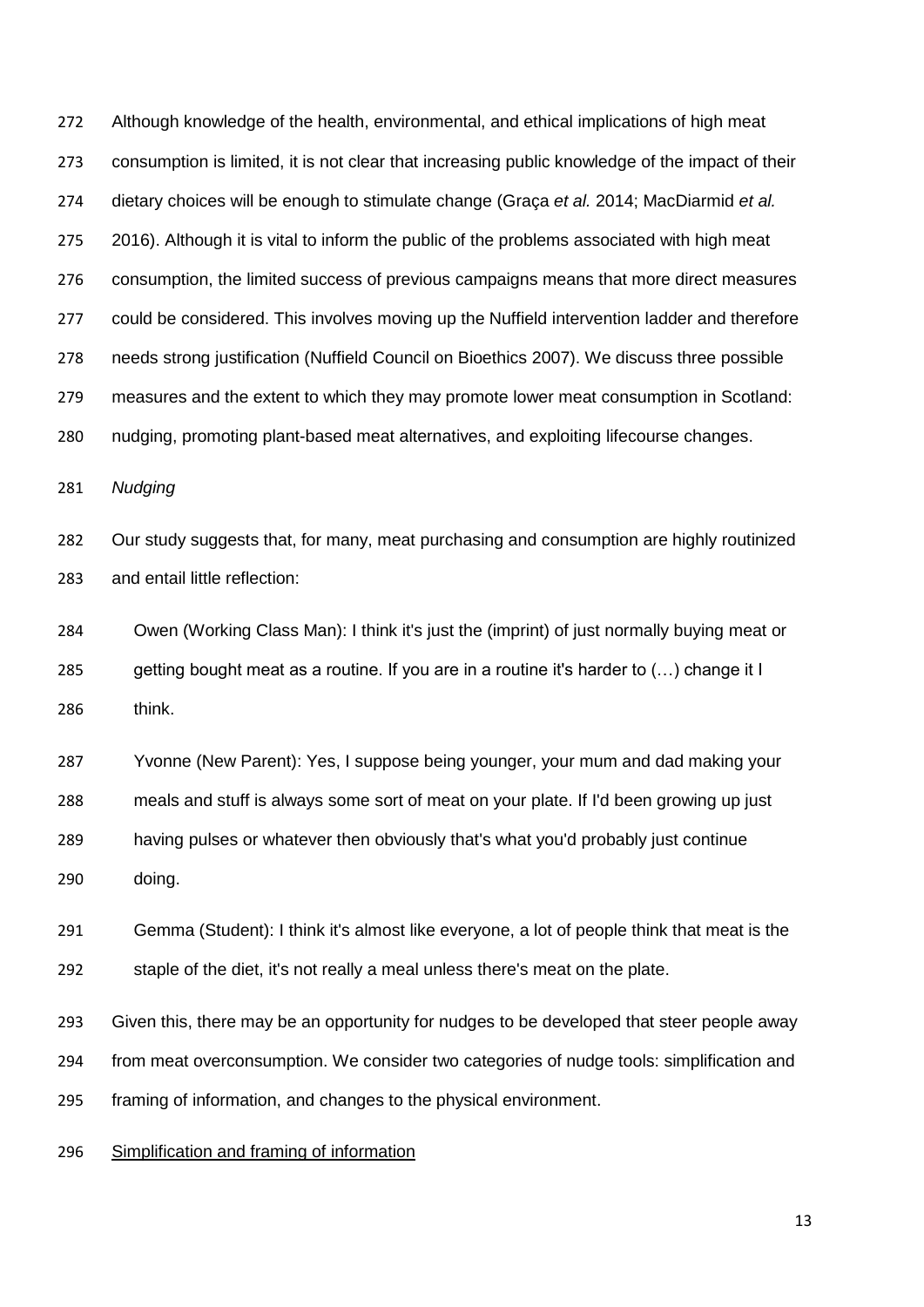As outlined above, knowledge of the environmental impact of meat was low. However, many participants did appear to take an interest in environmental food labelling, with provenance labelling being the most widely used example:

 Heather (Gym User): When I buy fruit and vegetables I do sometimes look at the label to see where they've come from and think, 'Oh my God, this has come all the way from Morocco!' I've got Dutch tomatoes, why can't I get British tomatoes but that's as far as my thought process goes.

Nadia (DINK): I always go for a local label.

Colin (Retiree): I think we all read labels much more than we did, I think everybody

does, certainly in our circle of friends, read what they are buying

 However, with reference to simplification, it appeared that while the nutritional information traffic light system was clear and appreciated, other information was considered too abstract or difficult to understand:

 William (DINK): That's the thing, nobody knows… For example, strawberries, there could be strawberries in the summer right next to each other, Scottish strawberries and strawberries from Spain but actually the Spanish strawberries environmentally might actually be better because the Scottish strawberries, they might be applying heat into their tunnels, they might be using lots more chemicals, they might be doing this, that and another thing… And so you have no real means of being able to tell what is more environmentally friendly than another. Unless it specifically says on the label, and there's very, very few things that say on the label specifically 'this is…' Harry (Gym User): That's the thing – things are labelled 30% less something and it's

 like '30% less compared to what? We've got no basis for comparison there and you 320 just get the feeling it's the same thing with 30% written on the packet.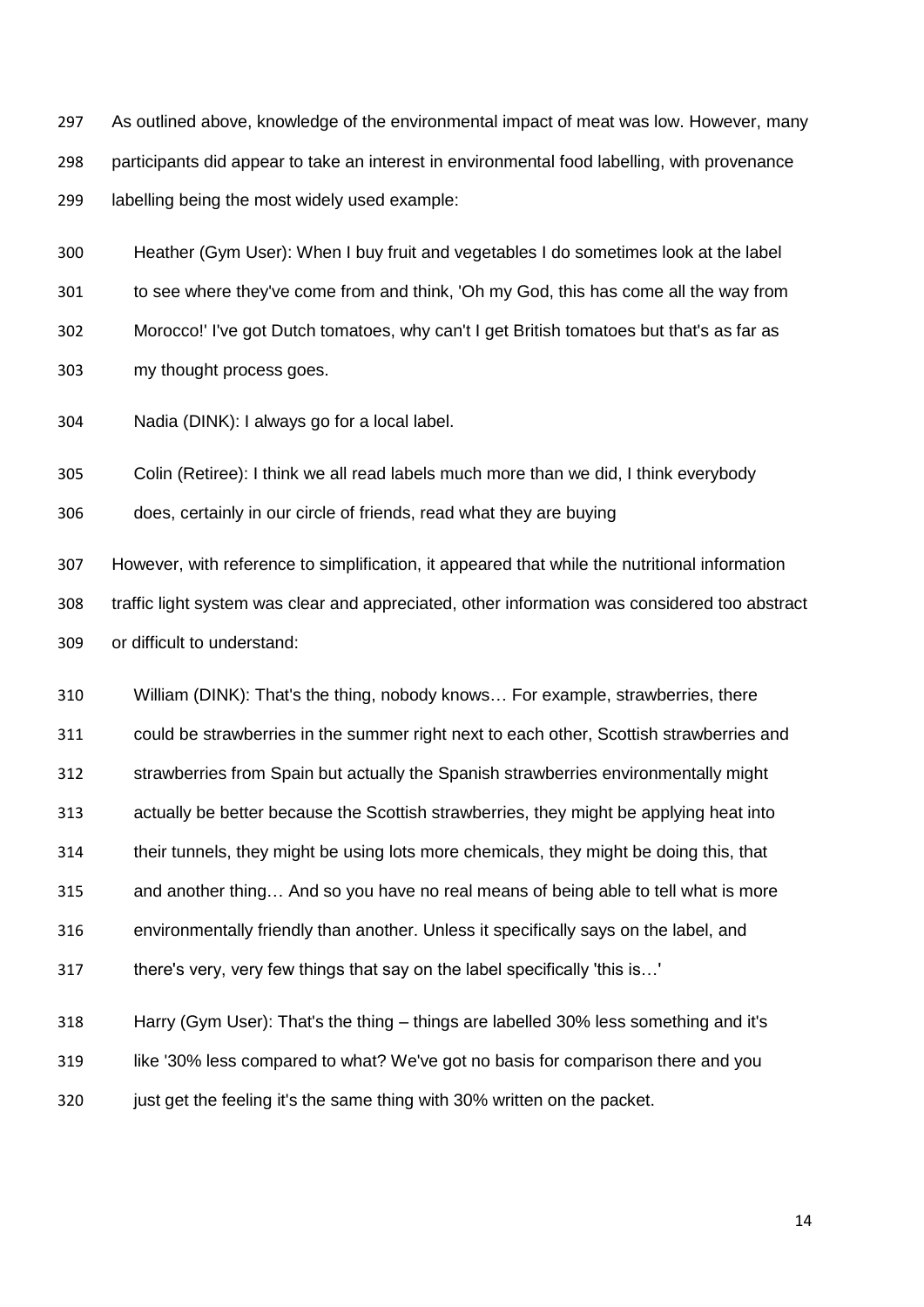| 321 | How the information is framed may be a key factor in the success of environmental         |
|-----|-------------------------------------------------------------------------------------------|
| 322 | labelling. One key reference point appears to be that food is less environmentally        |
| 323 | damaging than transport. This suggests that if environmental labelling could show the     |
| 324 | cost relative to, for example, a car journey, then people may start to appreciate the     |
| 325 | environmental impact of the food they eat:                                                |
| 326 | Researcher: What would examples of those [environmental concerns] be?                     |
| 327 | Heather (Gym User): Air travel, road travel, fossil fuels and all that kind of thing.     |
| 328 | Nothing to do with food.                                                                  |
| 329 | Daniel (Student): People also say that it doesn't really matter, we have CO2 production   |
| 330 | which produces incredible amounts of CO2, we have cars, cities, aeroplanes,               |
| 331 | factories, we burn coal to heat, what is having a few cows around is not going to make    |
| 332 | the problem go away.                                                                      |
| 333 | Changes to the physical environment                                                       |
| 334 | For our participants, the most significant factor appears to be the centrality of meat in |
| 335 | supermarkets. Shopping was often planned around the prominent 'meat aisle', which         |
| 336 | appears to suggest that meat is the default option when shopping:                         |
| 337 | Harry (Gym User): In the supermarketdoes everyone start with a meatthey go to             |
| 338 | the meat section first and then decide what they are having from the meat section?        |
| 339 | Julia (Gym User): Yes I do                                                                |
| 340 | In contrast, many of our groups commented on the fact that meat-alternatives were not     |
| 341 | stocked in supermarkets, and when they were, they were often situated in aisles that they |
| 342 |                                                                                           |
|     | rarely visited:                                                                           |
| 343 | John (Student): And also the availability because they [meat alternatives] are not        |

supermarket and it's a similar price you could look at it as a serious option.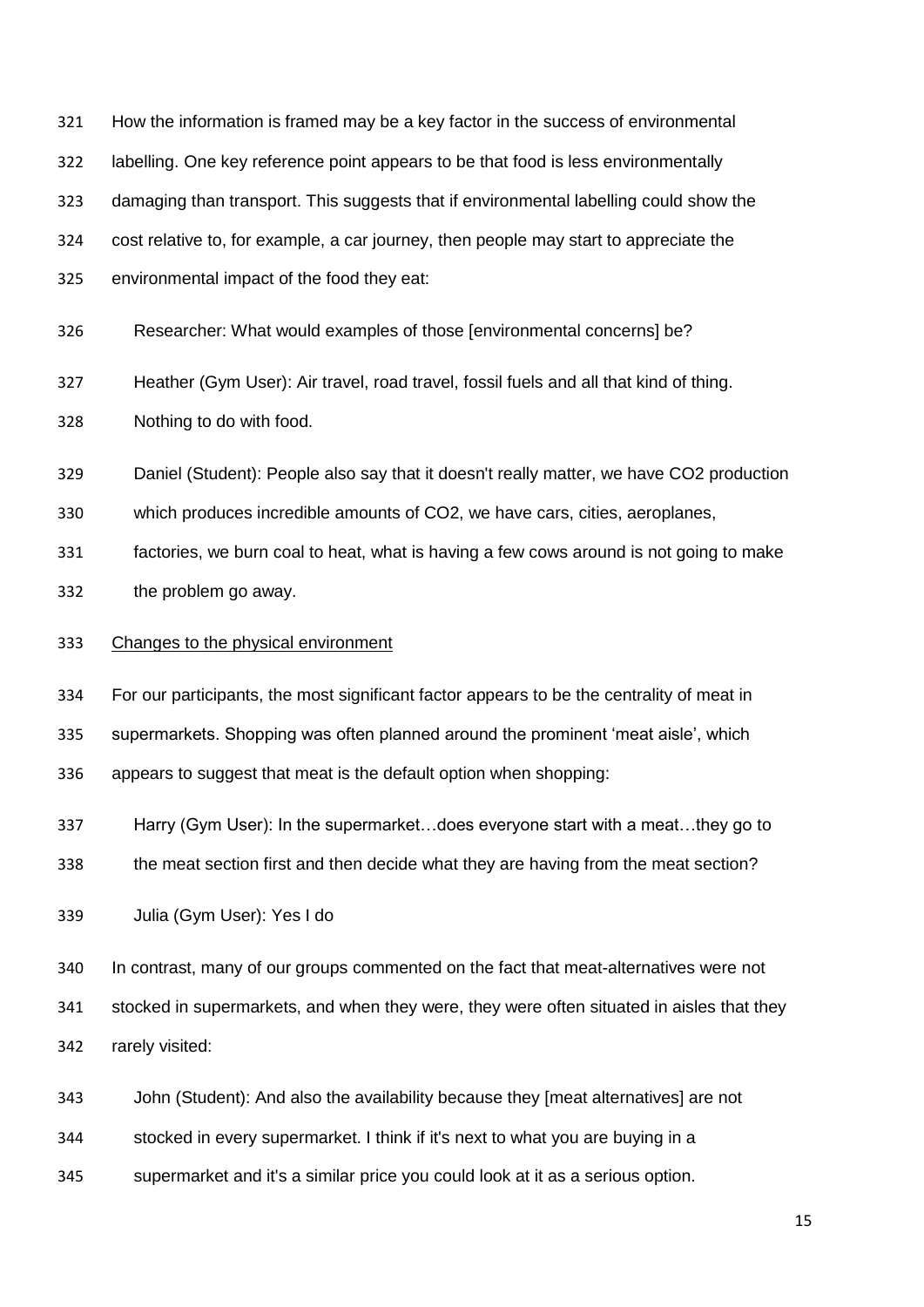Pauline (Retiree): I must admit in the supermarket I just wouldn't consider…I just never think of going to a shelf where I would get those [meat alternatives], it never crosses my mind. But having seen them I would be quite happy to give them a try.

#### *Formulating new products*

 Apostolidis and McLeay (2016) identified six potential consumer segments, and suggested that a targeted approach could help convince certain consumers to eat more meat substitutes. We report that regular gym users might be one such segment. They all had an interest in health and nutrition and many were interested in new forms of protein. However, they were sceptical as to their value in comparison to animal-based protein sources:

 Pete (Gym User): I was under the impression you get different forms of protein and it reacts in your body differently. For me your eggs, your tuna, your chicken, that's – for a muscle building thing I think I'd go for that and I couldn't imagine getting the same gains from vegetable proteins. Although you probably do, I've heard people are vegetarians who are in much better shape and they survive.

Raymond (Gym User): I think it's just easier to get a lot of protein from a meat based

meal than a plant based meal. If there is protein it's mainly anywhere between eight (..)

and twelve grams per hundred grams, whereas with meat it's about twenty-five, thirty.

And a lot more volume to get the same amount of protein.

 Heather (Gym User): If I think in terms of macro-nutrients, if we are going back to the protein thing, I would go for eggs next after meat. It's just easier.

 More generally, the lack of clarity as to what certain meat substitute products were made of was unattractive to some. Several participants stressed that such products were unappealing due to the fact they were processed rather than 'natural'. This is a similar finding to Rozin's (2005), who argued that perceived naturalness is a key factor in consumer

acceptance of new products: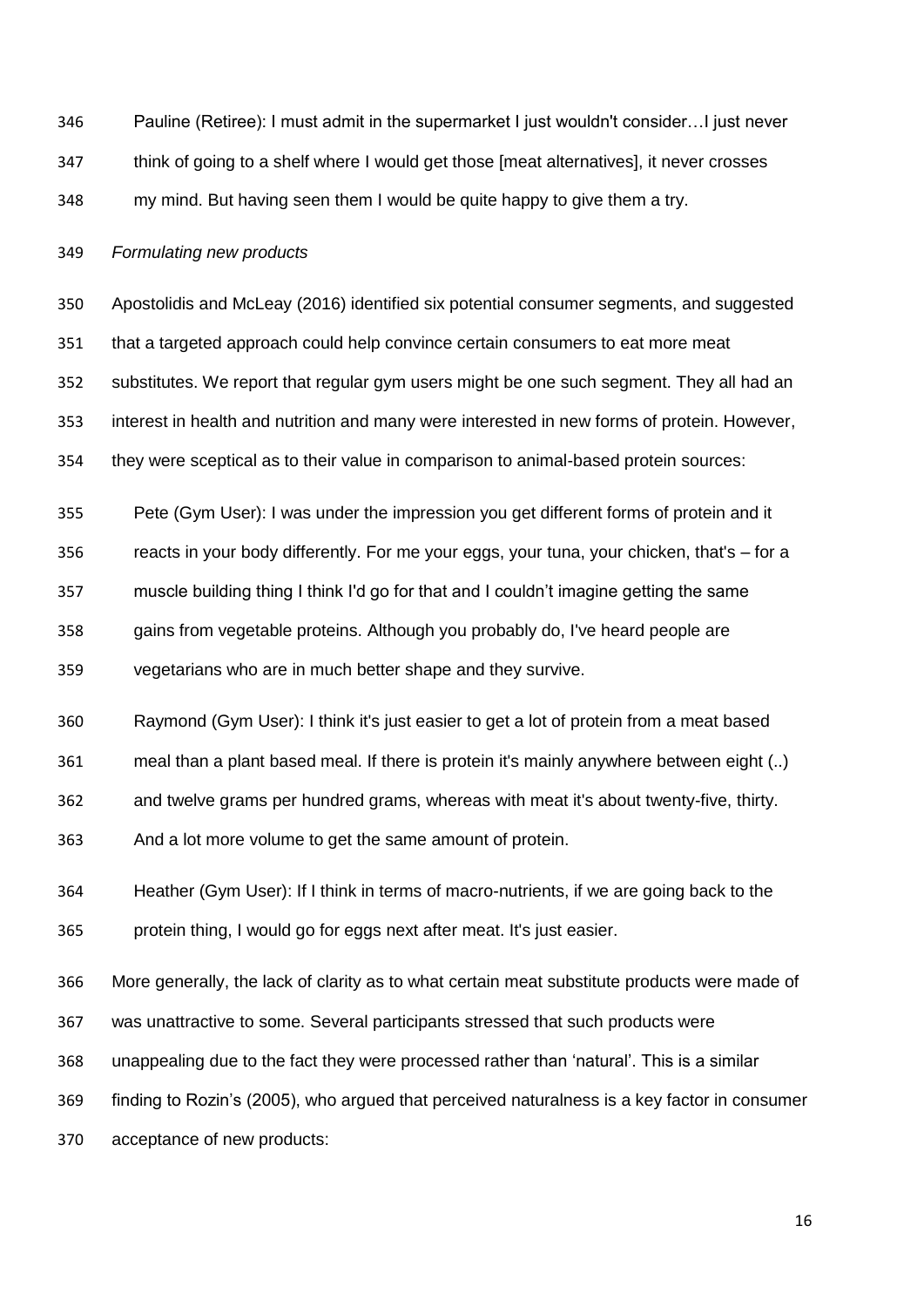Albert (Retiree): This is where the risk is with Quorn, it's factory made.

William (DINK): Meat substitutes, like the sausages or whatever, you are eating it and

you are like, 'what is this?' Like Trevor said and you said as well, if it's a vegetable

based meal, if it's a vegetarian meal and not an alternative in it, you know what you are

eating. But if it's some sausage or burger, what…am I putting in my mouth, what is

this? It's meat? What is this made of?

 In addition to this, when presented with various alternative protein sources most participants believed that these would be expensive and would not represent value for money. They saw meat as being cheaper, more convenient, and more economical:

 Charlie (Working Class Man): I wouldn't be tempted to replace them [meat] with them [meat alternatives] at the moment because of the price and because I wouldn't really know how to use them [meat alternatives].

 Pete (Gym User): For me, like everything, it's convenience and cost and trying something new which you might not like, the price of the thing and figuring out what is the best way to cook it as well and what it's going to go with, it's all issues that's going to take up time.

 Hartman and Siegrist's (2017) meta-analysis found that the sensory properties of alternative products are key to their acceptance or rejection by consumers. They argue for more research into the perception of the sensory qualities of meat replacements, with a view to emulating the taste and texture of meat. However, several participants in our study seemed 391 to reject foods that tried to mimic meat. This suggests that a more focused approach (i.e. those that target specific consumer segments) is vital:

 Heather (Gym User): I find that a bit weird, I've lived on Quorn for my vegetarian years 394 and it's like a synthetic thing, to me in my head it's not real food. It's a substitute but I think why bother having a second class substitute, just have something completely different like a pile of vegetables instead which you can do things with. Like Portobello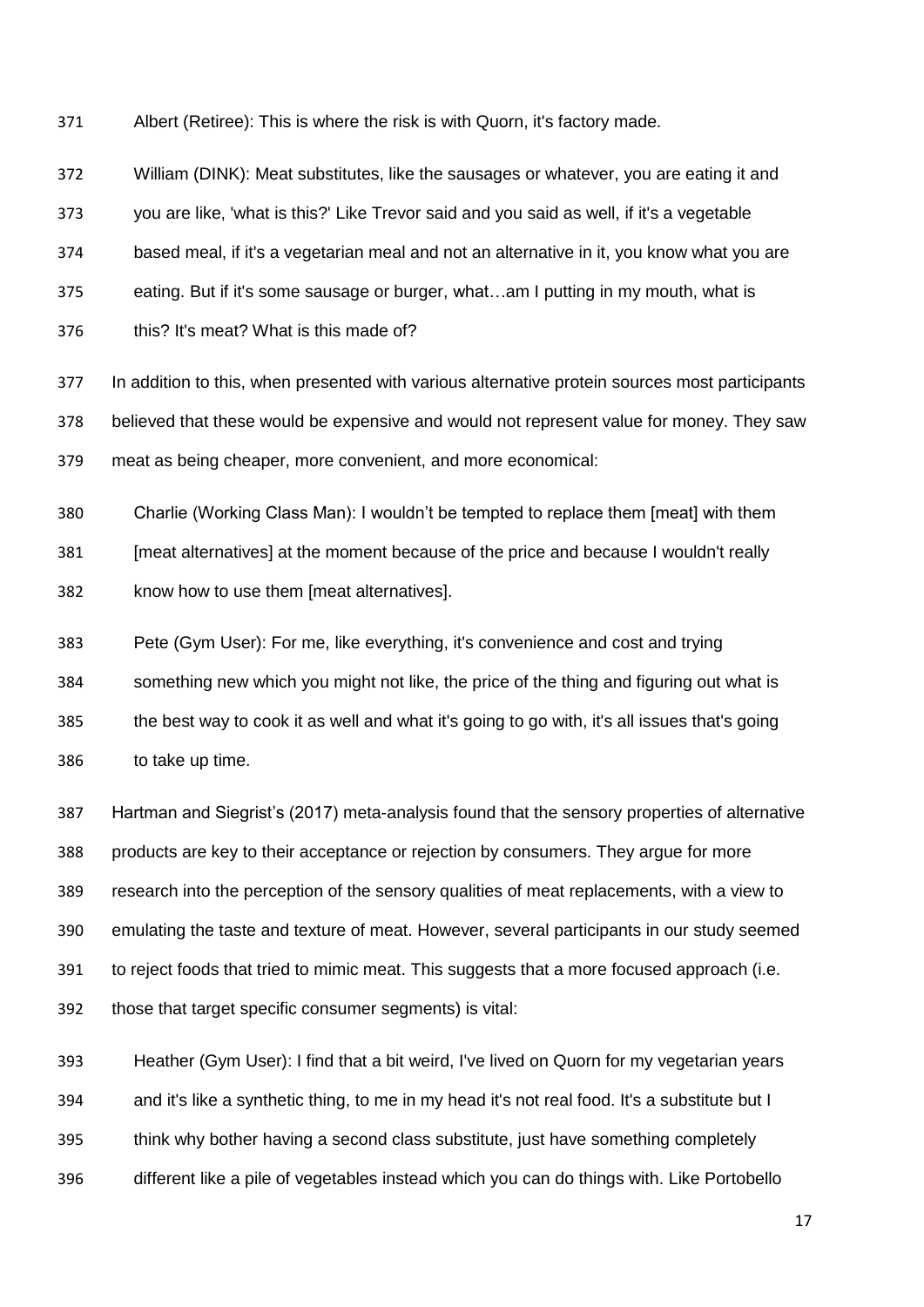mushrooms, really, really meaty, that's more satisfying to me than having a meat replacement that just isn't going to be as good as meat because it's not as tasty.

 Trevor (DINK): We don't eat tofu, I don't like the texture of tofu or any of that fake meat. Not a big fan of. If we're going out to restaurants sometimes I'll pick a vegetarian option because it's a bit different.

 With regards to the 'meal context' There were certain dishes that were generally seen as being appropriate for incorporating meat alternatives into. Curries, chilli's and stews were mentioned most frequently in this regard:

 Iona (Gym User): Yes, I would agree with all of those examples, all of those meals that you would have some veg in, I would put some veg in anyway – if I was making chilli it would have peppers and mushrooms and different things. So instead of meat I'd put in a aubergine and some black beans and things where I feel the meat doesn't necessarily play a huge part already.

 William (DINK): One-pot things are always the easiest things to do like a chilli, have 411 less meat and more kidney beans.

 However, while most people were open to the idea of trying new foods, the idea of even partially replacing meat was largely rejected. The reasons given reflected the '4Ns' (natural, normal, necessary, and nice) of meat consumption (Piazza *et al.* 2015), and suggests that a broad cultural shift would be required in order to convince large sections of the population to replace meat with plant-based products:

 Kevin (Working Class Man): Highly unlikely for myself [eating less meat], I wouldn't change it, I like the taste of meat so I'm not going to – I've tried Quorn and lots of different vegetarian meats but it's not that they don't taste good or anything, I just don't feel they've got the same full flavour and that… it's never going to be meat.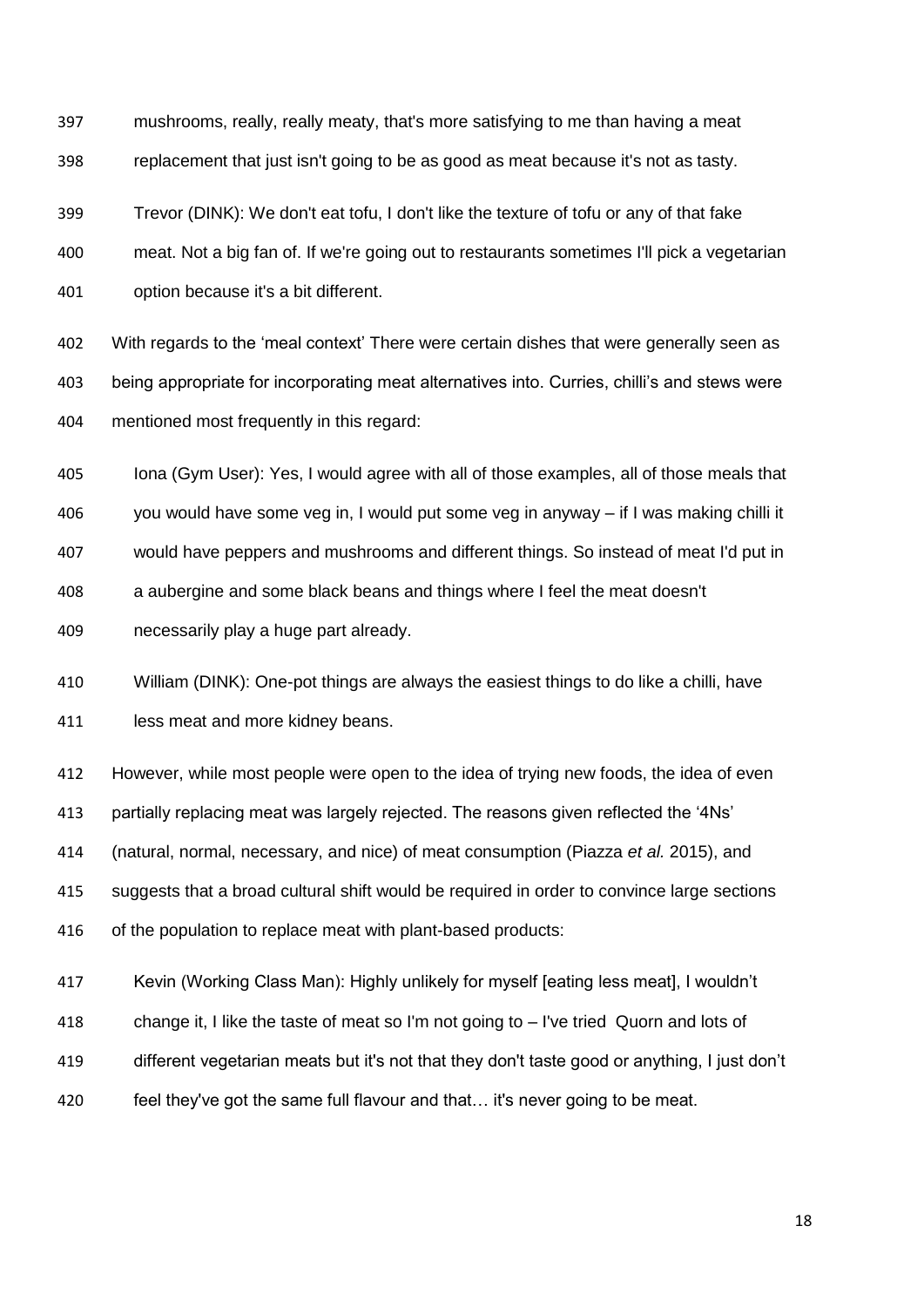Christina (Retiree): I love chicken, I like all food. I don't think I'm going to eat less,

sorry.

#### *Lifecourse interventions*

 Although we were unsuccessful in recruiting any recent retirees, our discussions with those who had retired offered insights into the impact of the lifecourse on long-term food preferences. They spoke fondly of the foods they had as children, and claimed that they still ate many of them. This suggests that early food experiences can have a lasting impact. Rhona (Retiree): There's a lot of things coming back that when we were young and 429 then it went oot [out] of fashion but they are coming back again. Pauline (Retiree): If I'm anywhere near a butcher's shop I get liver and then have a big fry up with sausages and bacon. The new parents seemed particularly keen on altering their diets and were interested in the benefits that plant-based meals could have over meat. However, they felt they were unlikely to do so as their children and partners would resist such a change: Vicky (Parent): I would like to do it [eat less meat and more plant-based foods] but I couldn't see my kids...I think they would starve, I don't think they would adapt to it. Yvonne (Parent): I think [her husband] would be like, 'it's not a meat – where's the meat?' 439 We had hypothesised that the  $1<sup>st</sup>$  year undergraduate students may be open to dietary

 change as many of them may be largely or solely responsible for all food choices for the first 441 time. Furthermore, people may be more responsive to targeted interventions promoting sustainable practices if they have moved house, with the effect lasting for around three months (Verplanken and Roy 2016). However, despite their increased concern for the environmental impact of meat there was little evidence that this led, or was likely to lead, to any concrete changes in behaviour. There was also no mention of "flexitarianism" or "meat-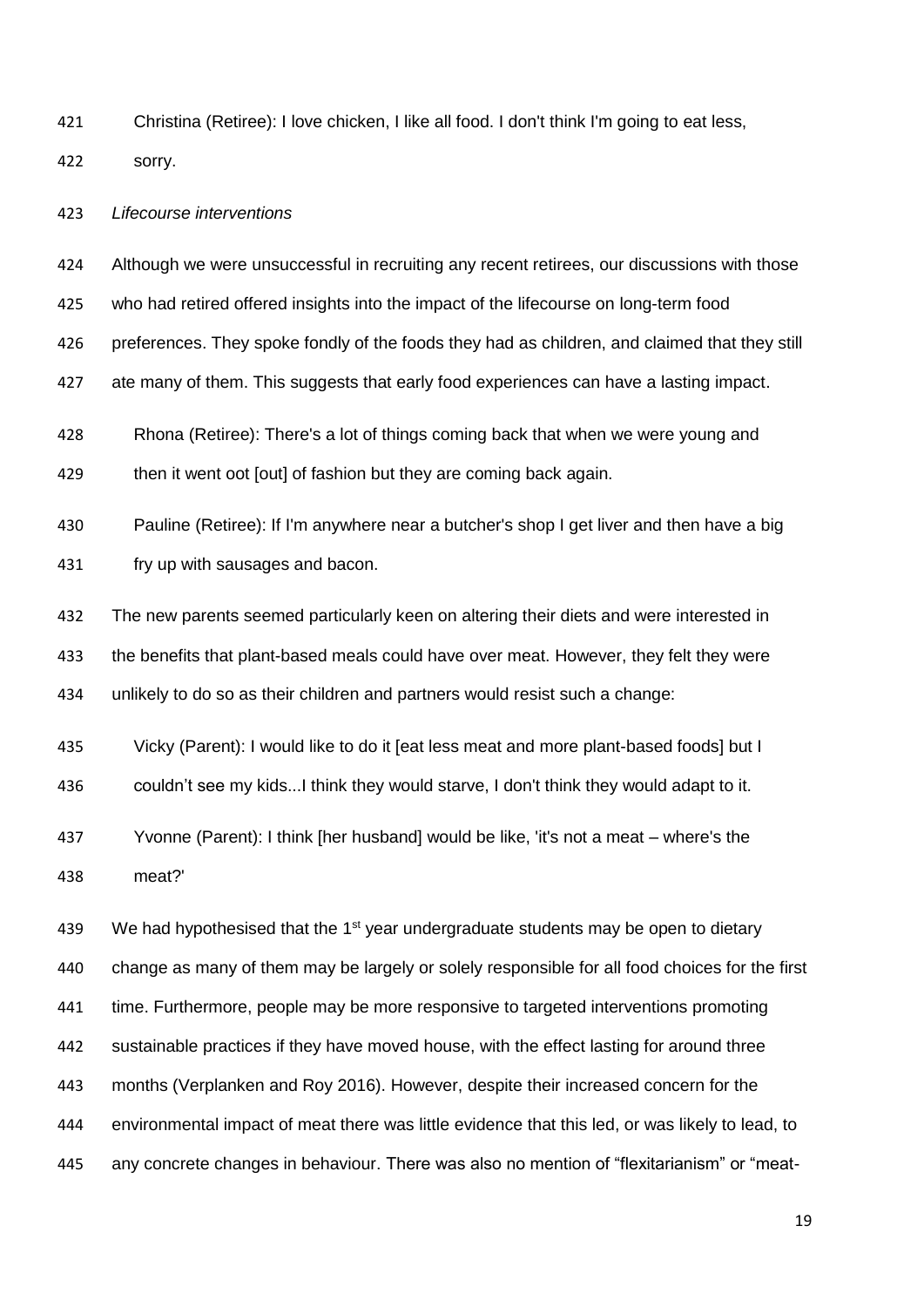free Mondays", which supports the argument that these approaches have yet to find widespread recognition (Morris et al. 2014):

 John (Student): it's [eating meat] something you are brought up with and to change that routine of your life is quite difficult. Because I born and brought up with it but (..) change when I was really young but if I tried to stop eating meat now it would probably be like a million times harder because especially (when you are cooking and you had to cook, you always use meat with it) and sometimes you are not taught about meat alternatives and they are not as fun to cook with as meat.

Ian (Student): I would say that in my mind it doesn't make sense not to have meat

Francesca (Student): For me I guess it's what mood I'm in. I'm going into the dining

hall, the time that I do and it's like, 'that chicken looks really good, I'm going to eat it.'

It's not a matter of 'I said I'd cut down some (meat), this is the day I should cut down

 because what if tomorrow there is a bad option of meat and my only option would be to 459 take that but if something was appealing to me I'm going to take it.

### **Discussion**

 The three aims of this paper, as outlined in the introduction were: 1. To better understand attitudes towards and practices of meat consumption among particular groups of Scottish consumers. 2. To consider the extent to which key drivers of change (nudging, new products, lifecourse interventions) are applicable to consumers in Scotland. 3. To explore whether going beyond simply informing the general public of the health, environmental, and ethical dimensions of meat consumption may bring about behaviour change. In this section, we take points 1 and 2 in turn, by outlining our participants' thoughts and practices regarding meat and meat-alternatives before considering the specific intervention strategies that we 470 have identified. Our  $3<sup>rd</sup>$  aim is addressed implicitly as we consider the first two points.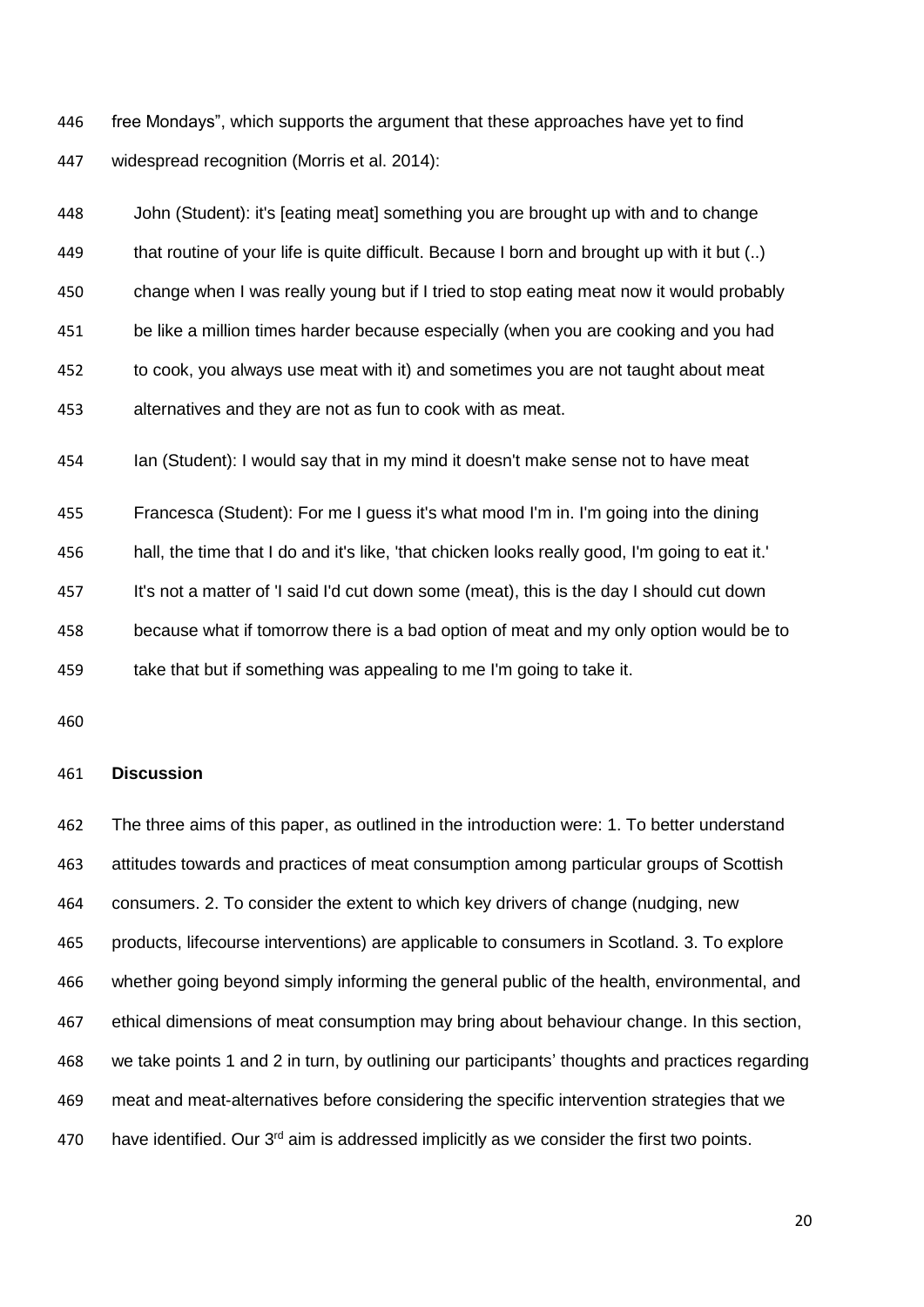Given the broad scope of this paper, and the qualitative nature of the research, we have only offered a brief overview of the three methods and their potential impact on each of our consumer segments. Although our conclusions are therefore tentative, they identify areas which may be fruitful for further investigation. Our findings suggest that the measures we considered as possibilities for bringing about reduced meat consumption in Scottish consumers show some potential, but are unlikely on their own to bring about widespread 477 change. Although it is not appropriate to generalise from qualitative research, the broad consensus on certain matters (e.g. attachment to meat consumption) suggests that these attitudes may remain prevalent in the wider Scottish population (Macnaghten and Jacobs 1997). Furthermore, many of our results are consistent with similar research conducted in different countries (see Stoll-Kleemann and Schmidt 2017).

 It appears that, for Scottish consumers, meat is generally regarded as the default choice for any meal; it is eaten habitually and with little consideration of alternatives. When alternatives are considered, they are generally compared unfavourably to meat. Thus, the perception of meat as the default or natural option for consumption represents a major barrier. One way that this could potentially be challenged is by increasing visibility and knowledge of meat alternatives. Many participants in this study claimed they had little, if any, knowledge of plant-based meat alternatives. Even people aware of such products' suitability as food were generally unsure how they should be used. This is consistent with Lea, Crawford & Worsley's (2006) finding that lack of information on alternatives was a significant barrier to reducing meat consumption.

 In addition, measures to help consumers understand the impact of high meat consumption could be considered. Most participants were either ignorant, confused, or sceptical as to the amount of red and processed meat that could be consumed safely and the potential health effects of overconsumption. Concerning the environmental impact of red meat consumption, most participants were largely unaware of, or sceptical towards, any problems. This is consistent with earlier research (Wellesley *et al.* 2015; Macdiarmid *et al*. 2016; Hartmann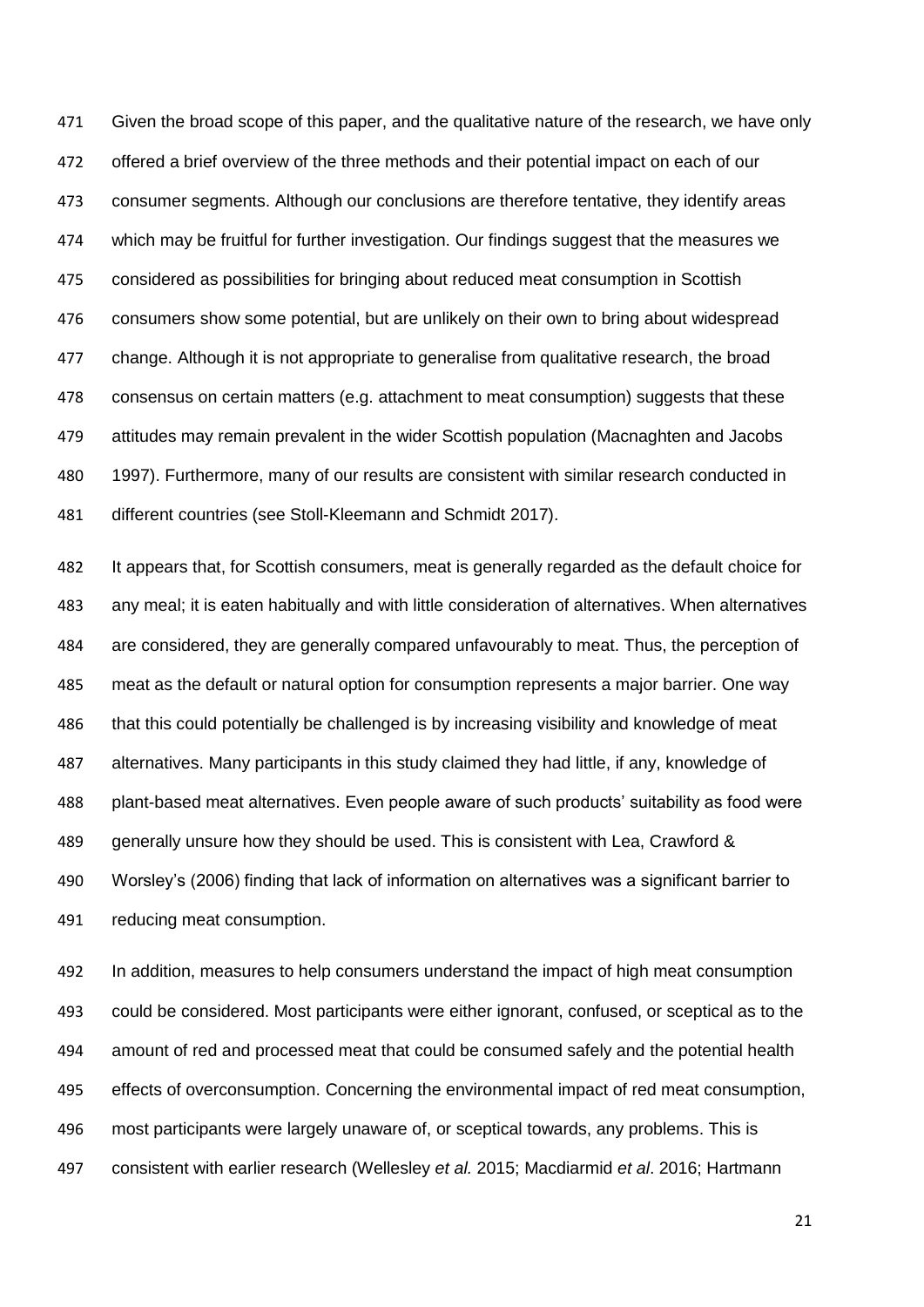and Siegrist 2017). Although it emerged that, in accordance with Lea, Crawford & Worsley (2006), arguments regarding the environmental impact of meat are unlikely to be sufficient on their own to change consumption patterns, attempts to change their behaviour will probably need to be supported by unambiguous information explaining why it was necessary.

 Similarly, concerns surrounding animal welfare are currently unlikely to be primary drivers of behaviour change (Lea, Crawford & Worsley 2006; Thorslund and Lassen 2017). However, many in this study insisted that they generally or even exclusively consume free-range eggs. This may be due to the prevalence of free-range options in supermarkets, but also suggests there may be opportunities for higher welfare products to succeed even when more expensive. Public knowledge of the welfare of slaughtered animals is low, and an information campaign targeted at specific consumer segments could impact meat purchasing decisions (Vanhonacker and Verbeke 2014).

*Nudging*

 However, our findings, and previous literature, suggest that information alone will not be enough to bring about changes in behaviour (Ratner *et al.* 2008), and if people are to change their consumption patterns it may be necessary to consider more direct approaches. If the public is informed of the environmental consequences of their food choices, then the use of on-pack labelling could again be considered. Systems similar to the nutritional traffic light approach (Sacks *et al.* 2009), whereby the complexities of the environmental impact of meat products are simplified, could be tested. Alongside the simplicity of the message, how the information is framed is crucial. Given the apparent disconnect between food choices and environmental impact, it may be necessary to compare meat products with better-known sources of environmental pollution (e.g. this burger is equal to x car journeys).

 The physical layout of supermarkets, with plant-based alternatives separated and placed in rarely visited aisles, serves to highlight the 'otherness' of the products; marking them out as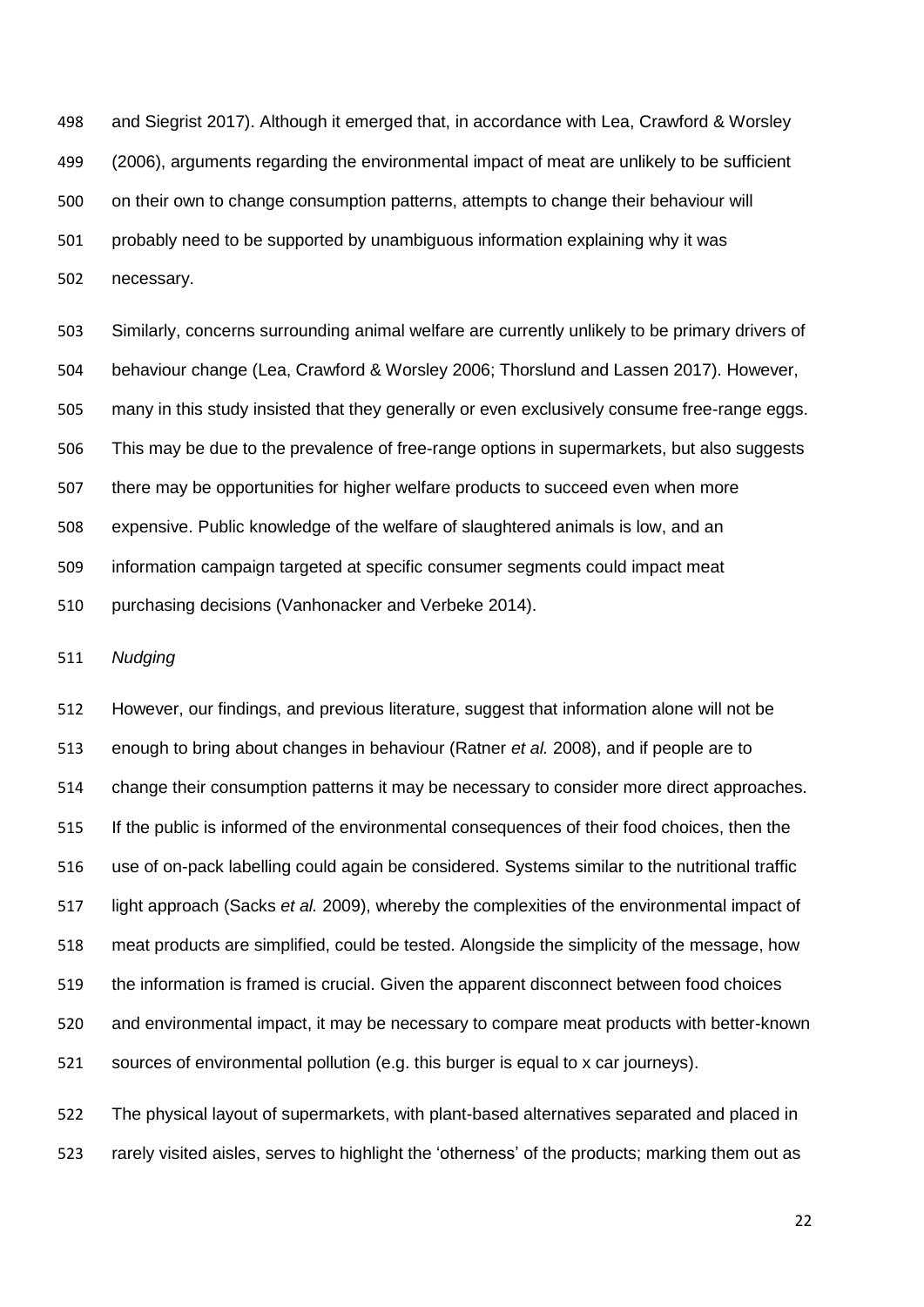not for people like them. Research into the effect of 'protein aisles', where meat and non- meat products are stocked, could discover the extent to which this apparent barrier actually constrains purchasing behaviour. However, although large food retailers in the UK supply some information on sustainable consumption to customers, their main focus is still on encouraging consumption through offers (Jones, Hillier, and Comfort 2011). The extent to which they would engage in any attempts to reduce meat consumption is unclear.

 It is imperative that any research into nudging includes a significant qualitative component. While much research into sustainable consumption nudging has often relied on choices made in controlled environments (Lehner, Mont, and Heiskanen 2016), the complex and multi-faceted nature of food choice means that what holds true in controlled conditions may not work in everyday life. Despite the claim that nudges work by targeting what Kahneman (2011) termed System 1 (i.e. instinctive) thought, by understanding the system 2 (i.e. reflexive) thinking that also goes into food choice may give a more detailed understanding of why some nudges may or may not work.

 This suggests going beyond what Shove (2010) calls the ABC (Attitude, Behaviour, Change) paradigm that has been dominant in attempts to tackle climate change. This approach, which locates the solution to environmental degradation in individual consumer choice, has also been prevalent in attempts to tackle public health problems (Kelly and Barker 2016). This ignores, and thereby tacitly promotes, the economic and cultural context in which many of these decisions are made, which as Webb (2012: 119) comments creates a tension between "treating people as primarily consumers, whose well-being depends on acquisition of an infinite array of products and services" and "messages informing them that 'normal consumption' is threatening well-being". This current paradigm is as much a political decision – defending the so-called sovereignty of the consumer and in turn neoliberalism – as it is a choice based on the best available evidence (Shove 2010). Indeed, the evidence for the efficacy of this approach is limited, especially in regard to pro-environmental behaviours (Webb 2012; Capstick *et al.* 2014). Therefore, in order for large-scale dietary change to be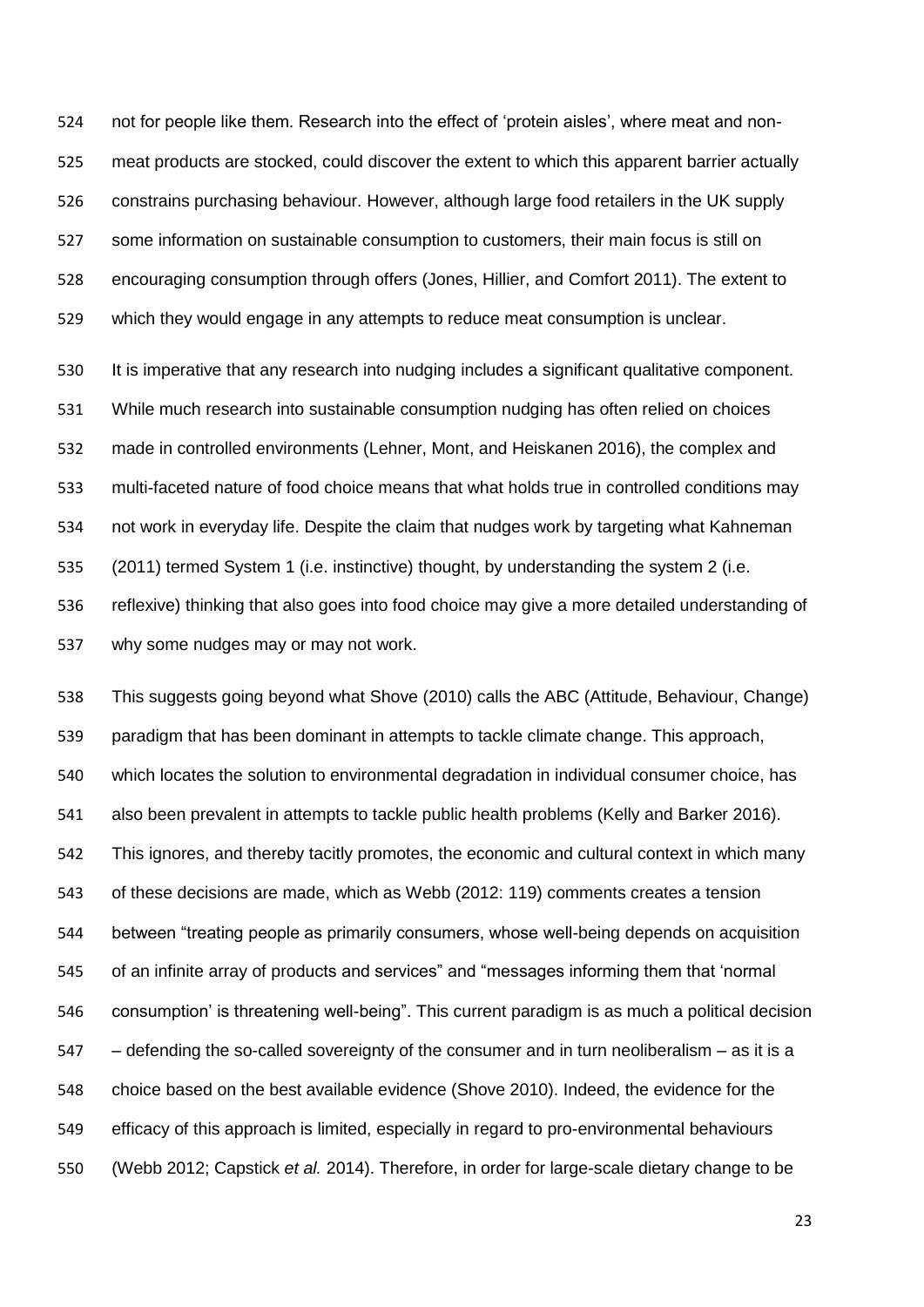achieved the food system as a whole needs to be engaged (Ranganathan *et al.* 2016), and the concept of the sovereign consumer as agent-of-change needs to be reconsidered (Korczynski & Ott 2004; Johnston 2008). Qualitative research is well places to contribute in this regard, as it allows the voices of participants to be heard and the contexts in which food consumption decisions are made to be better understood.

#### *Formulating new products*

 Most participants declared an openness to try new foods. This suggests that, if products that contain alternative proteins are formulated and marketed correctly, then there may be demand for them. First, the products must be made appealing. While there were some who regularly consumed meat alternatives and described them as tasty, and those who had tried them before and found them palatable, many of those who hadn't viewed them as bland in either taste or texture or otherwise unappealing. In this regard, such products were compared unfavourably to meat.

 Second, the products must be considered convenient. Our study suggests a common perception that alternatives are either difficult or time-consuming to prepare in comparison to meat dishes. To this end ready-made products could be developed that contain less meat and more plant-based alternatives.

 Third, such products need to be marketed effectively. Although the insistence by many that price was the main driving factor in the food that they eat can be challenged, the perceived high cost of alternatives can still be assumed to be a significant barrier.

 One group that seemed particularly interested in alternative proteins was gym users. They were more concerned with, and generally more knowledgeable about, healthy eating than other groups and indicated they would like to learn more about the nutritional benefits of eating plant-based vs meat-based proteins. If alternative protein products could be developed and marketed to highlight any advantages over animal protein sources, there may be a market.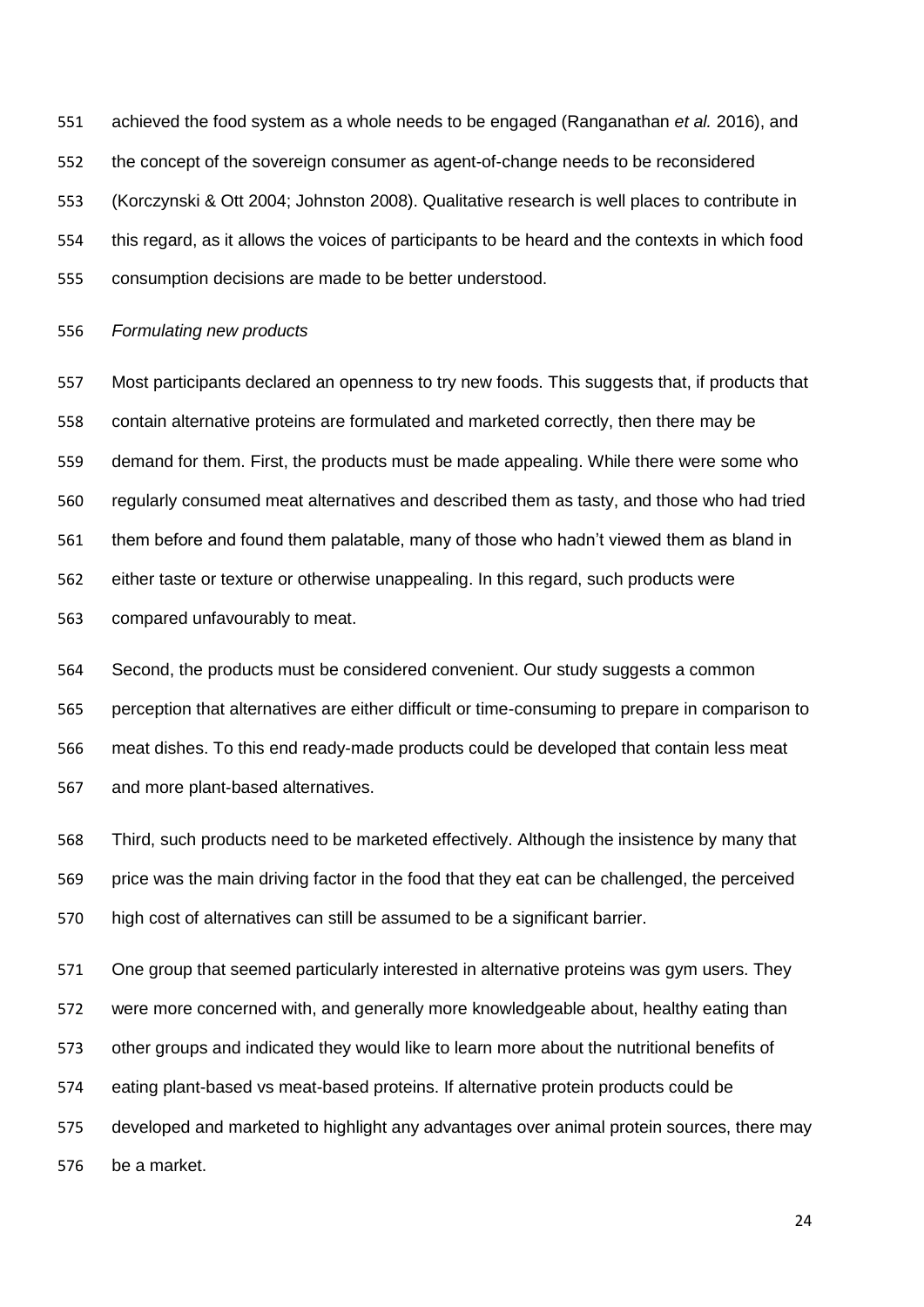#### *Lifecourse differences*

 As discussed in the methodology section, three of the groups (Retirees, New Parents, and 579 1<sup>st</sup> Year Undergraduate Students) were selected as it was theorised that they could be at a stage in their lives whereby they could possibly be more open to changing their dietary patterns. In this respect, the new mothers seemed the most open to change, with the student group mixed and the retirees less willing. Overall, there was little evidence of any lifecourse influence on openness to dietary change. While, for some, lifecourse transitions may represent periods when the potential for positive dietary change is increased, the complexity of everyday life means that such a change is still unlikely. Thus, we concur with Burningham and Venn (2017: 2) in their assessment that much of the work on the potential of lifecourse transitions as fruitful periods for intervention "fail(s) to consider the lived experience of these periods". As with nudging, we feel that qualitative research has the potential to add much needed depth to this debate.

 While the new mothers were open to change, their ability to effect change tended to be constrained by concern that their partners and children would reject any alteration to the family diet. Other female participants mentioned similar concerns; the difference was that many of the new mothers mentioned actively making a change to their diets, by attending slimming groups, and the associated problems that had arisen as a result. Furthermore, although they expressed concern as to what their children ate, most seemed to take the view that they had to feed them something, and often all they were willing to eat was unhealthy food. It is argued that women appreciate their role as caregiver to the family, and are reluctant to put their own needs above others (DeVault 1991; Cronin *et al*. 2014). If this is true then it is a potential problem for any large-scale dietary change. As women are largely responsible for food shopping and preparation (Charles and Kerr 1988; Lake *et al*. 2006), any attempts to nudge customers towards plant-based proteins may have limited applicability unless their partners and children can be convinced to eat them.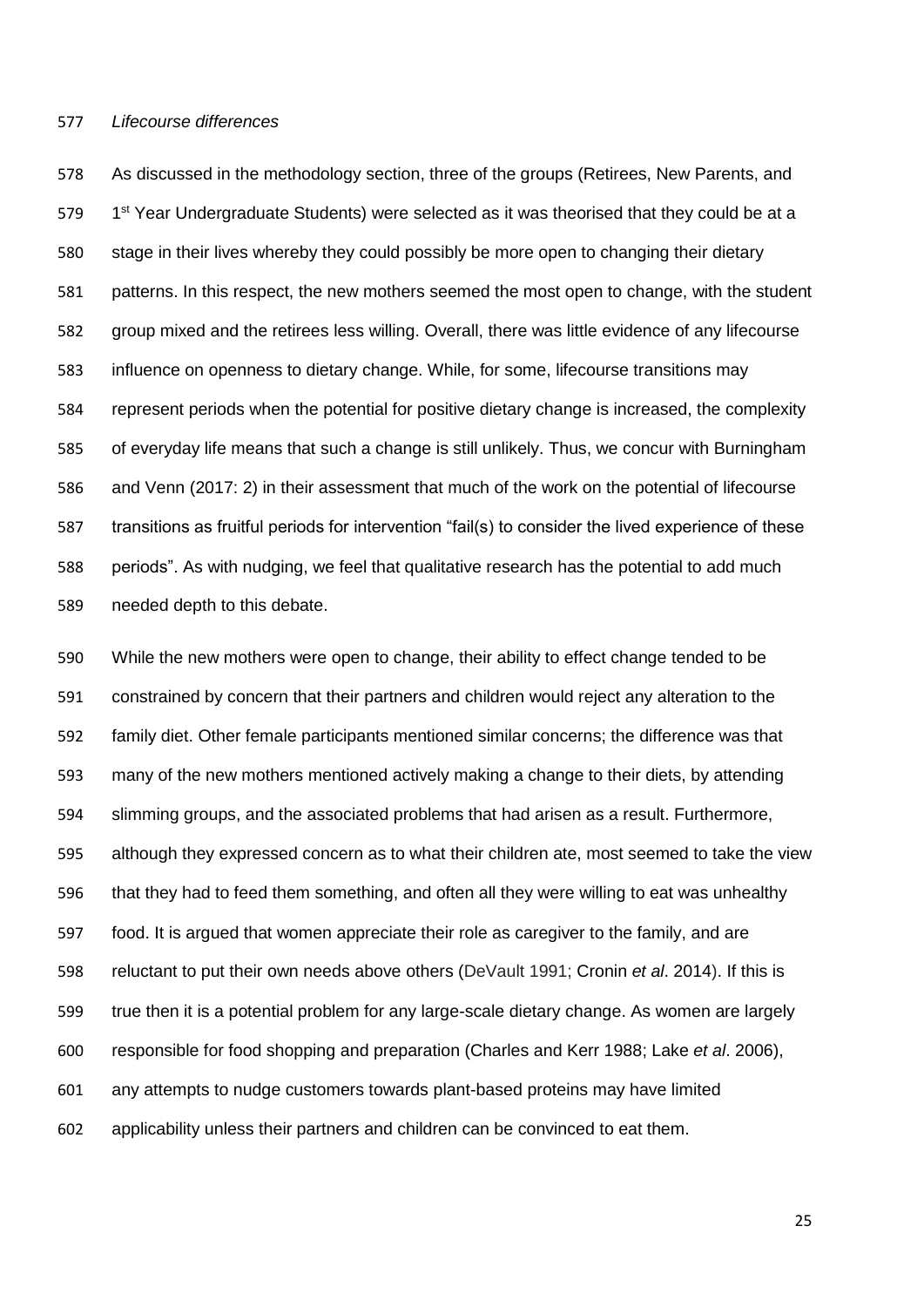However, one facet of lifecourse influences on food that shows promise for large-scale dietary change is the attitudes of the retirees towards foods that they ate as children. Their generally positive attitude towards such food, and insistence that they still ate much of it, suggests that, although not all food habits are fixed, some preferences appear to persist. While many respondents were reluctant to cut their consumption of meat, they claimed that they were willing to eat some of the less fashionable cuts. However, they struggled to find them. Consumption of more of each slaughtered animal may not be any better with regards to health but could have an impact on the environmental footprint of the production of meat for human consumption. It is suggested that such a shift could have support (Tucker 2014), but the health and environmental effects need to be better understood.

 More broadly, these enduring food preferences suggest that, if younger children could be targeted for dietary change, then plant-based proteins could become a part of their food repertoire. Education and 'nudging' in school dining spaces could play a part in this, as could framing the eating of these foods as playing a key role in helping combat climate change. One of the reasons that cheaper cuts are part of older people's diets is that during World War II rationing was presented as assisting the war effort: eating novel meats became a patriotic activity (Wansink 2002). With the caveat that patriotism in a time of war is likely to be a more powerful force than attitudes towards the environment, similar rhetoric regarding climate change may help guide future behaviour if instilled in the young. To this end, research into the impact of the school meal as a site for learning about, and consuming, meat alternatives should be considered (see Torres and Benn 2017).

### **Conclusion**

 Our research suggests that there is no one size fits all approach for reducing Scottish meat consumption, but all of the techniques we considered have the scope for some impact. However, these potential approaches often overlap: for example, new mothers may have a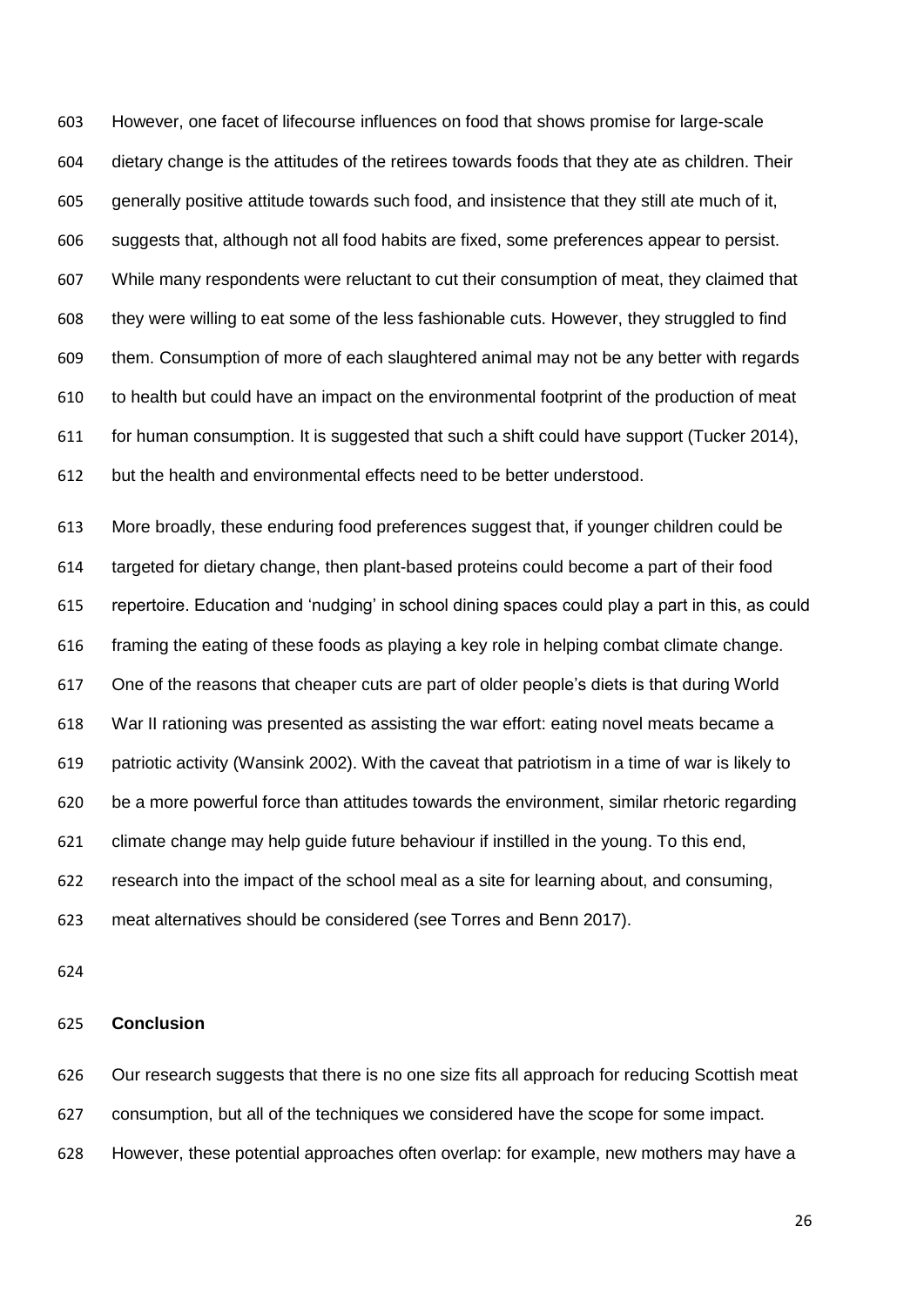desire to purchase more plant-based foods for their family but will not consider buying them as they do not believe their families will like these products. This means that any attempts to influence behaviour (e.g. by altering the physical layout of supermarkets) may have limited applicability. Given the complexity of food choice decisions there is a need for more research into each lever and its applicability to reducing meat consumption. We suggest that qualitative research may be particularly salient in this regard, as what can appear simple solutions often break down as individuals' lived experiences with food choice are better understood. Furthermore, without overcoming the biggest barrier – the centrality of meat in Scottish gastronomy – it is difficult to envisage how widespread reduction of meat consumption could occur.

Acknowledgments: The authors would like to thank all individuals and groups who took part

in this research. Research funding was provided by the Scottish Government's Rural &

Environmental Science and Analytical Services division.

# **Bibliography**

 1. Apostolidis, C. and McLeay, F. (2016). Should we stop meating like this? Reducing meat consumption through substitution. *Food Policy*, 65, 74-89.

https://doi.org/10.1016/j.foodpol.2016.11.002

2. Aston, L. M., Smith J. N., & Powles, J.W. (2012). *Impact of a reduced red and processed* 

*meat dietary pattern on disease risks and greenhouse gas emissions in the UK: a modelling* 

- *study*. BMJ Open, 2012;2:e001072.
- 3. Banovic, M., Arvola, A., Pennanen, K., Duta, D.E., Brückner-Gühmann, M., Lähteenmäki,
- L. and Grunert, K.G. (2018). Foods with increased protein content: A qualitative study on
- European consumer preferences and perceptions. *Appetite*, 125, 233-243.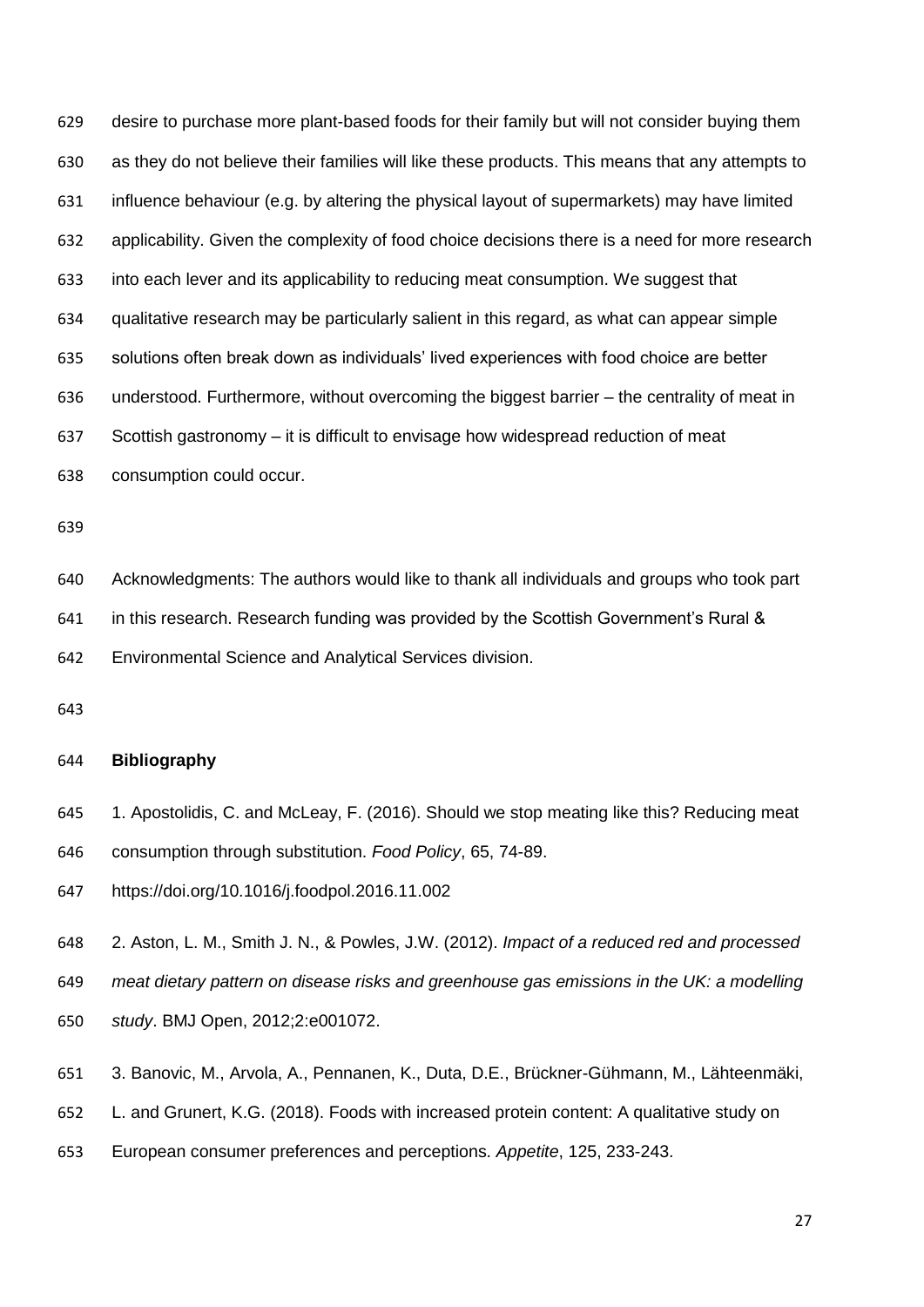- DOI:10.1016/j.appet.2018.01.034
- 4. Braun, V. and Clarke, V., 2006. Using thematic analysis in psychology. *Qualitative research in psychology*, 3(2), 77-101.
- 5. Burningham, K. and Venn, S. (2017). "Are lifecourse transitions opportunities for moving
- to more sustainable consumption?". *Journal of Consumer Culture*, DOI:
- 10.1177/14695450517729101
- 6. Campbell-Arvai, V., Arvai, J., & Kalof, L. (2014). Motivating sustainable food choices: The
- role of nudges, value orientation, and information provision. *Environment and Behavior*,
- 46(4), 453-475. <https://doi.org/10.1177/0013916512469099>
- 7. Capstick, S., Lorenzoni, I., Corner, A. and Whitmarsh, L. (2014). Prospects for radical emissions reduction through behavior and lifestyle change. *Carbon management*, 5(4), 429- 445.
- 8. Charles, N. & Kerr, M. (1988). *Women, Food and Families*. Manchester: Manchester University Press.
- 9. Cronin, J. M., McCarthy, M. B., Newcombe, M. A., & McCarthy, S. N. (2014). Paradox,
- performance and food: managing difference in the construction of femininity. *Consumption*
- *Markets & Culture*, 17(4), 367-391. <https://doi.org/10.1080/10253866.2013.872548>
- 10. De Boer, J. & Aiking, H. 2011. On the merits of plant-based proteins for global food
- security: Marrying macro and micro perspectives. *Ecological Economics*, 70, 1259-1265.
- 11. DeVault, M. L. (1991). *Feeding the family: The social organization of caring as gendered work*. University of Chicago Press.
- 12. Devine, C. M., Connors, M., Bisogni, C. A., & Sobal, J. (1998). Life-course influences on
- fruit and vegetable trajectories: qualitative analysis of food choices. *Journal of Nutrition*
- *Education*, 30(6), 361-370. [https://doi.org/10.1016/S0022-3182\(98\)70358-9](https://doi.org/10.1016/S0022-3182(98)70358-9)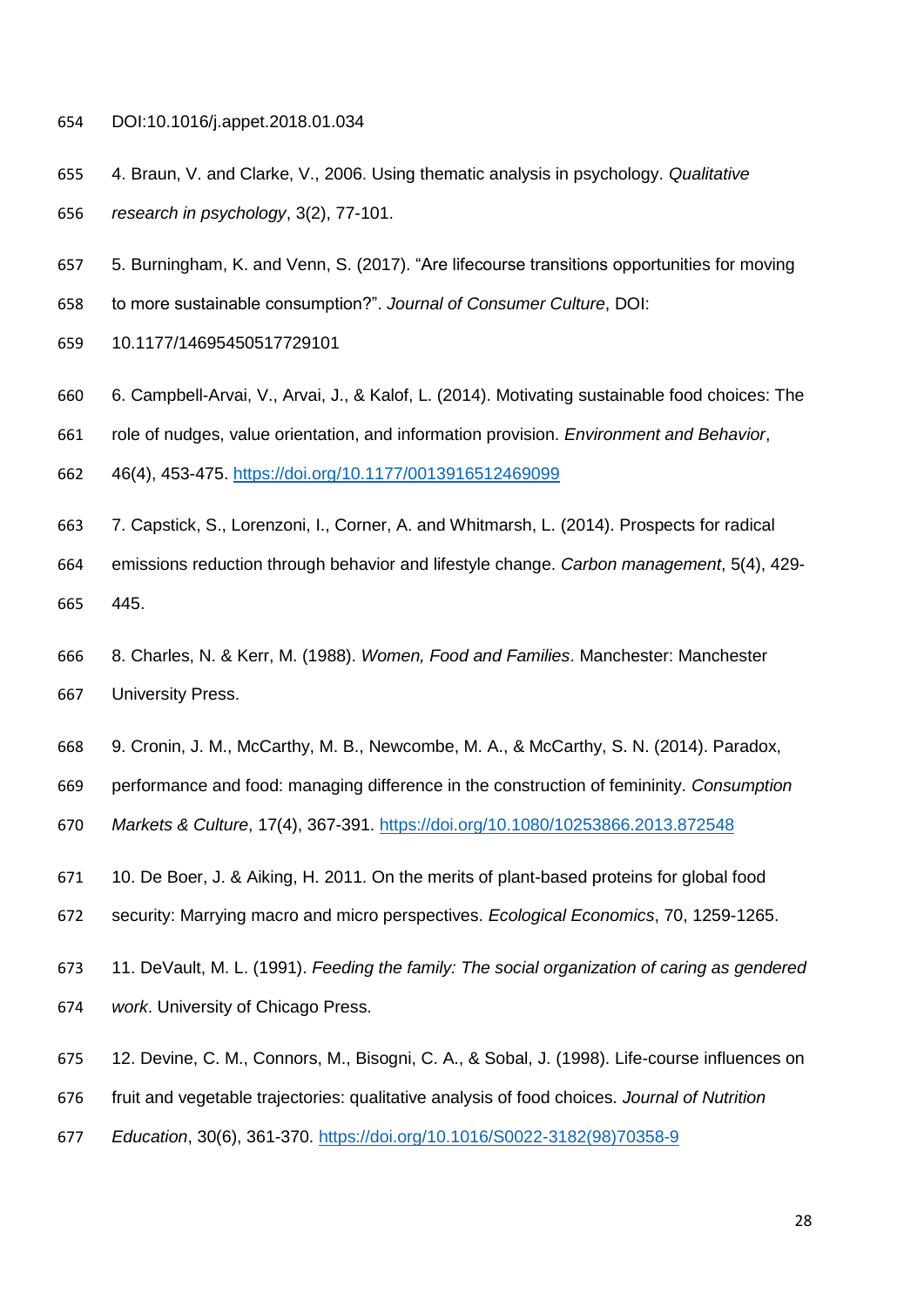- 13. Draper, A. and Swift, J.A., 2011. Qualitative research in nutrition and dietetics: data
- collection issues. *Journal of human nutrition and dietetics*, 24(1), 3-12.
- 14. Fiddes, M. (1991). *Meat: a natural symbol*. London: Routledge.
- 15. Food Standards Scotland. (2015). *Situation Report: The Scottish diet: It needs to*
- *change.* Aberdeen: Food Standards Scotland. URL (accessed 06 July 2017):
- http://www.foodstandards.gov.scot/sites/default/files/Situation%20Report%20-
- %20COMPLETE%20AND%20FINAL.pdf
- 16. Foresight. (2011). *The Future of Food and Farming. Final Project Report*. London: The
- Government Office for Science
- 17. Friel, S., Barosh, L. J., & Lawrence, M. (2014). Towards healthy and sustainable food
- consumption: An Australian case study. *Public Health Nutrition*, 17(5), 1156-1166.
- DOI:10.1017/S1368980013001523
- 18. Garnett, T., Mathewson, S., Angelides, P., & Borthwick, F. (2015). *Policies and actions to*
- *shift eating patterns: What works? A review of the evidence of the effectiveness of*
- *interventions aimed at shifting diets in more sustainable and healthy directions*. London, UK:
- Chatham House.
- 19. Golan, M. and Crow, S. (2004). Targeting parents exclusively in the treatment of
- childhood obesity: Long‐Term results. *Obesity*, 12(2), 357-361. DOI:10.1038/oby.2004.45
- 20. Gossard, M.H. and York, R. (2003). Social structural influences on meat consumption.
- *Human Ecology Review*, 1-9.
- 21. Gough, B. and Conner, M.T. (2006). Barriers to healthy eating amongst men: a
- qualitative analysis. *Social science & medicine*, 62(2), 387-395.
- DOI:10.1016/j.socscimed.2005.05.032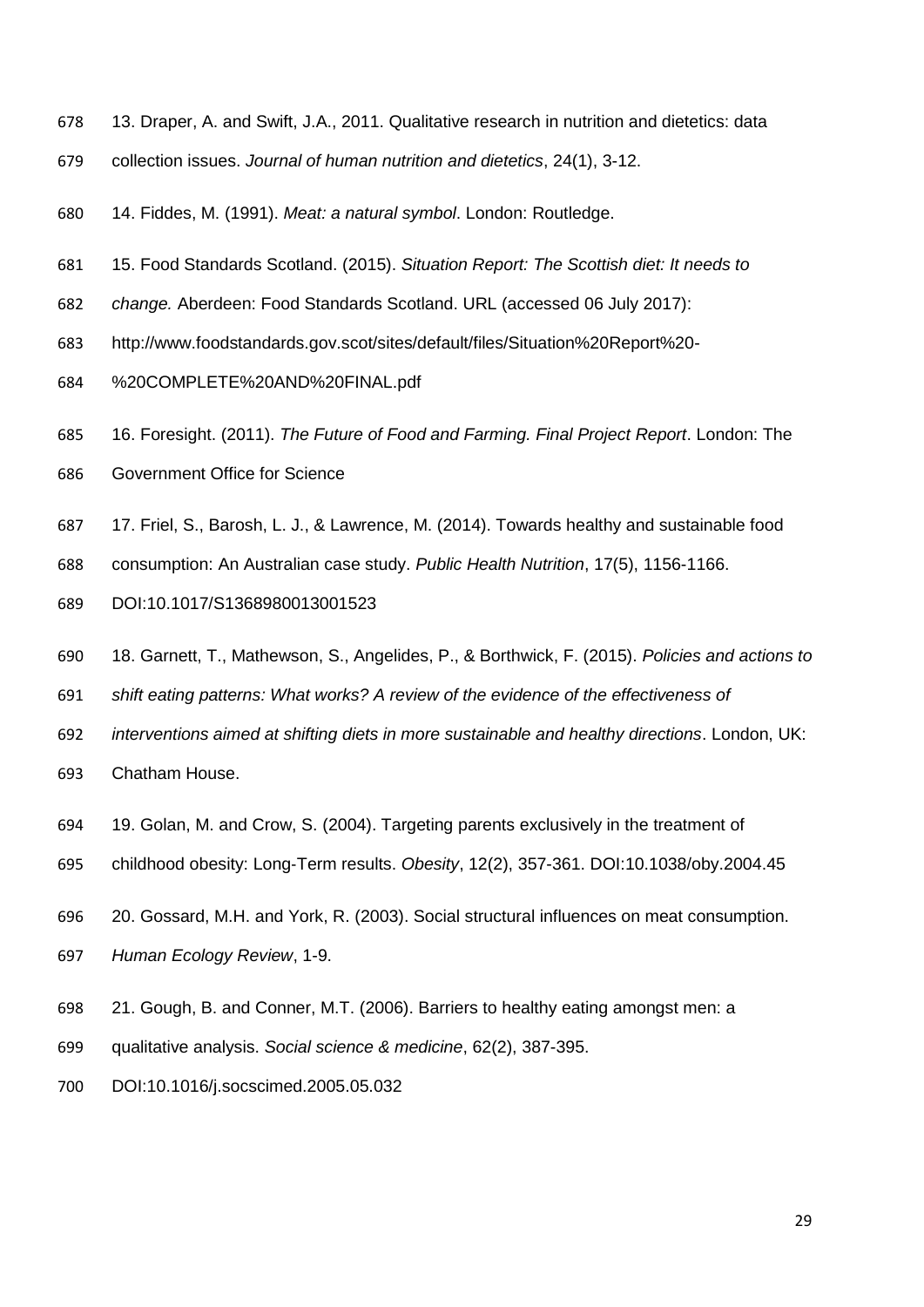- 22. Guthrie, J., Mancino, L. and Lin, C.T.J. (2015). Nudging consumers toward better food
- choices: policy approaches to changing food consumption behaviors. *Psychology &*
- *Marketing*, 32(5), 501-511. https://doi.org/10.1002/mar.20795
- 23. Graça, J., Calheiros, M.M. and Oliveira, A. (2014). Moral disengagement in harmful but
- cherished food practices? An exploration into the case of meat. *Journal of agricultural and*
- *environmental ethics*, 27(5), 749-765.
- 24. Graça, J., Oliveira, A. & Calheiros, M. M. (2015). Meat, beyond the plate. Data-driven
- hypotheses for understanding consumer willingness to adopt a more plant-based diet.
- *Appetite*, 90, 80-90. DOI:10.1016/j.appet.2015.02.037
- 25. Hartmann, C. and Siegrist, M. (2017). Consumer perception and behaviour regarding
- sustainable protein consumption: A systematic review. *Trends in Food Science &*
- *Technology*, 61, 11-25. DOI:10.1016/j.tifs.2016.12.006
- 26. Hoek, A.C., Luning, P.A., Stafleu, A. and de Graaf, C. (2004). Food-related lifestyle and
- health attitudes of Dutch vegetarians, non-vegetarian consumers of meat substitutes, and
- meat consumers. *Appetite*, 42(3), 265-272. DOI:10.1016/j.appet.2003.12.003
- 27. Johnston, J. (2008). The citizen-consumer hybrid: ideological tensions and the case of
- Whole Foods Market. *Theory and Society*, 37(3), 229-270.
- 28. Jones, P., Hillier, D. and Comfort, D. (2011). Shopping for tomorrow: promoting
- sustainable consumption within food stores. *British Food Journal*, 113(7), 935-948.
- https://doi.org/10.1108/00070701111148441
- 29. Kahneman, D. (2011). *Thinking, fast and slow*. London: Allen Lane.
- 30. Kelly, M.P. and Barker, M. (2016). Why is changing health-related behaviour so difficult?.
- *Public health*, 136, 109-116.
- 31. Kitzinger, J. (1994). The methodology of focus groups: the importance of interaction
- between research participants. Sociology of health & illness, 16(1), 103-121.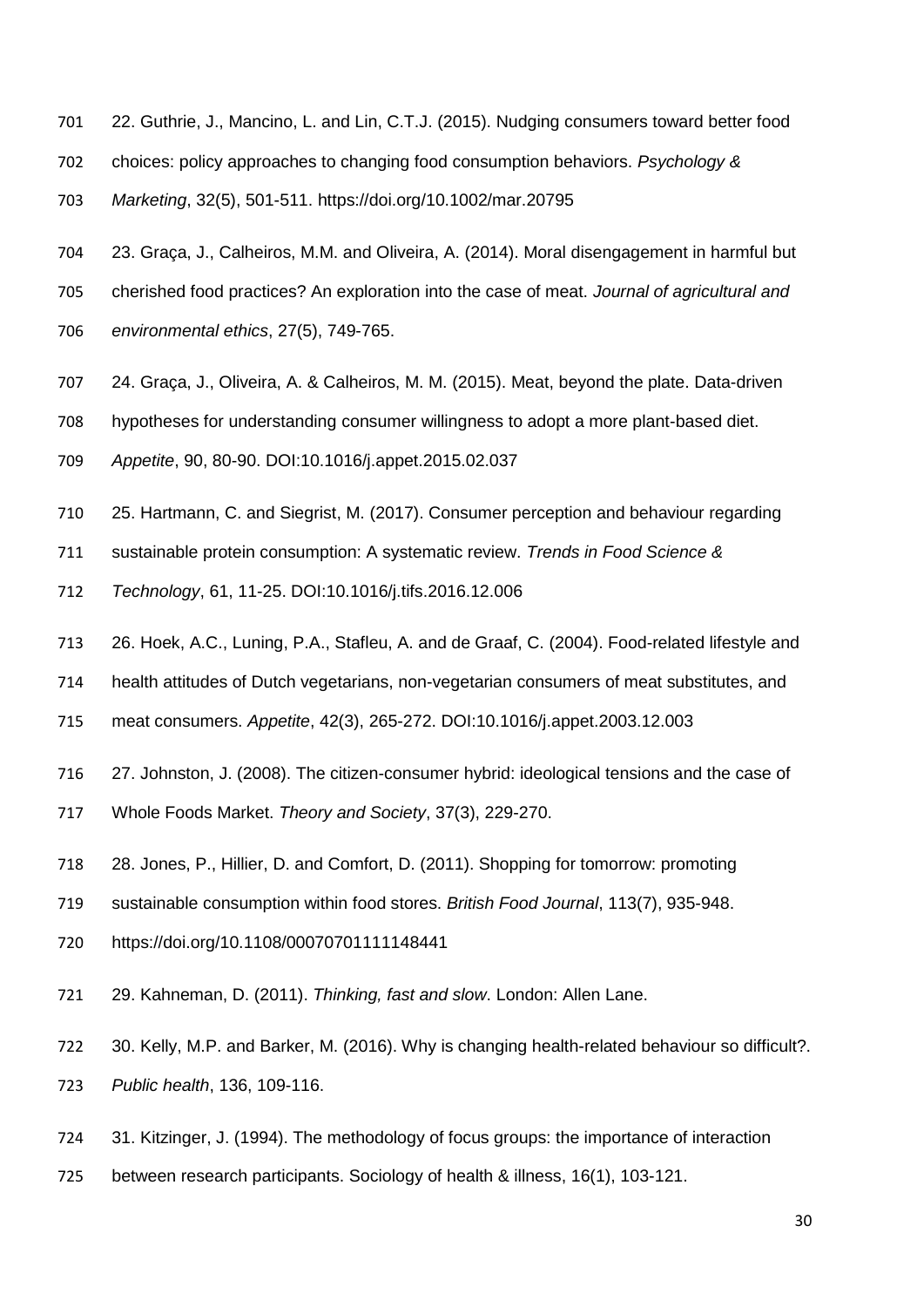- 32. Korczynski, M. and Ott, U. (2004). When production and consumption meet: cultural contradictions and the enchanting myth of customer sovereignty. *Journal of Management studies*, 41(4), 575-599.
- 33. Kunst, J.R. and Hohle, S.M. (2016). Meat eaters by dissociation: How we present,
- prepare and talk about meat increases willingness to eat meat by reducing empathy and
- disgust. *Appetite*, 105, 758-774. DOI:10.1016/j.appet.2016.07.009
- 34. Lake, A.A., Hyland, R.M., Mathers, J.C., Rugg-Gunn, A.J., Wood, C.E. and Adamson,
- A.J. (2006). Food shopping and preparation among the 30-somethings: whose job is it?(The
- ASH30 study). *British Food Journal*, 108(6), 475-486. DOI: 10.1108/00070700610668441
- 35. Laroche, H.H., Wallace, R.B., Snetselaar, L., Hillis, S.L. and Steffen, L.M. (2012).
- Changes in diet behavior when adults become parents. *Journal of the Academy of Nutrition*
- *and Dietetics*, 112(6), 832-839. DOI: 10.1016/j.jand.2012.02.024
- 36. Lea, E.J., Crawford, D. & Worsley, A. (2006). Public views of the benefits and barriers to
- the consumption of a plant-based diet. *European Journal of Clinical Nutrition*, 60, 828-837.
- DOI:10.1038/sj.ejcn.1602387
- 37. Lehner, M., Mont, O. and Heiskanen, E. (2016). Nudging–A promising tool for
- sustainable consumption behaviour?. *Journal of Cleaner Production*, 134, 166-177. DOI:
- 10.1016/j.jclepro.2015.11.086
- 38. Macdiarmid, J.I., Douglas, F. and Campbell, J. (2016). Eating like there's no tomorrow:
- Public awareness of the environmental impact of food and reluctance to eat less meat as
- part of a sustainable diet. *Appetite*, 96, 487-493. DOI:10.1016/j.appet.2015.10.011
- 39. Macionis, J. J. & Plummer, K. (2012). *Sociology: A Global Introduction* (5th ed). Essex: Pearson Education Ltd.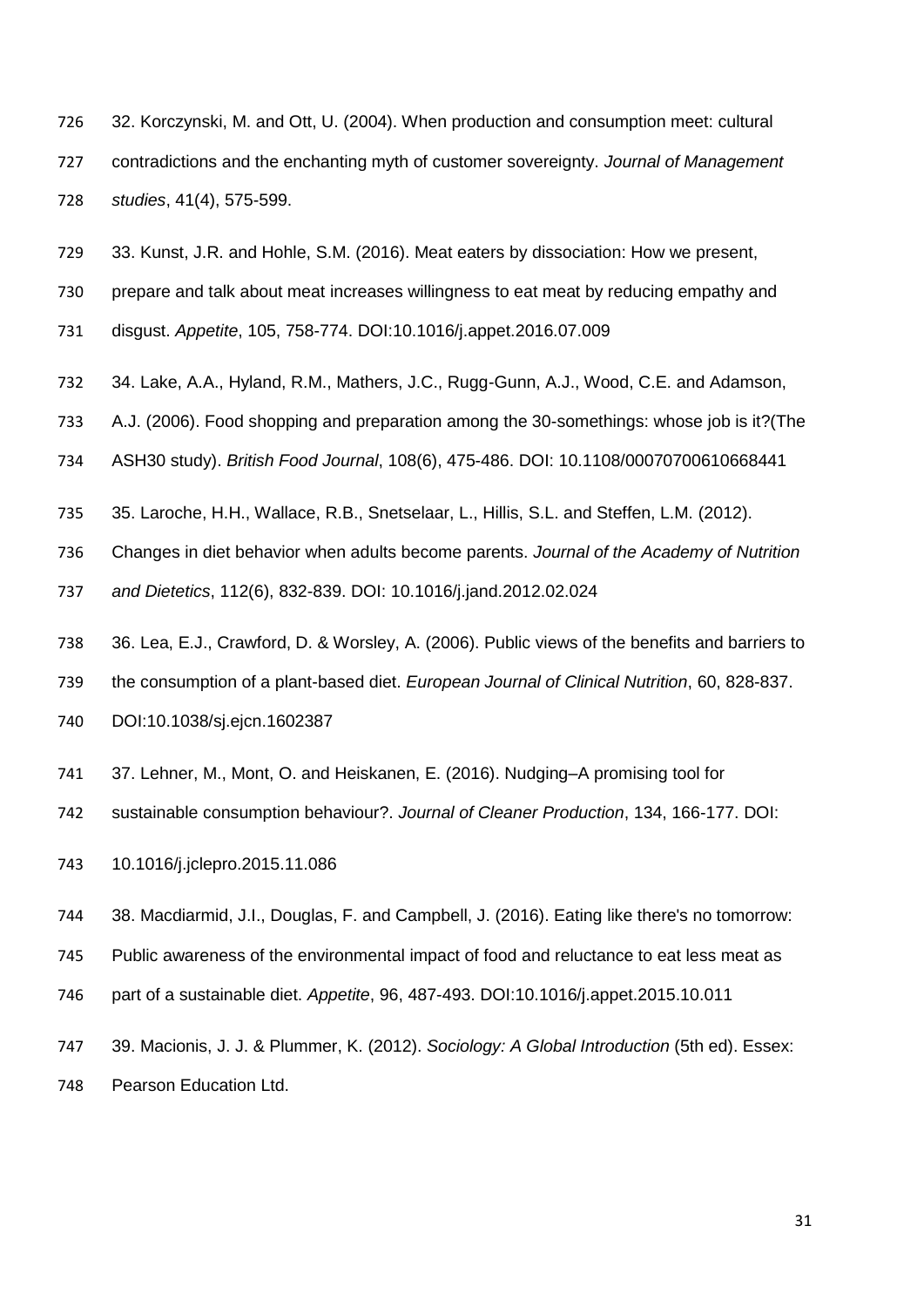- 40. Macnaghten, P., & Jacobs, M. (1997). Public identification with sustainable development:
- investigating cultural barriers to participation. *Global Environmental Change*, 7(1), 5-24.
- https://doi.org/10.1016/S0959-3780(96)00023-4
- 41. Micha, R., Wallace, S. K., and Mozaffarian, D. (2010). Red and processed meat
- consumption and risk of incident coronary heart disease, stroke, and diabetes: A systematic
- review and meta-analysis. *Circulation*, 121(21), 2271–2283.
- DOI:10.1161/CIRCULATIONAHA.109.924977
- 42. Morris, C., Kirwan, J. and Lally, R. (2014). Less meat initiatives: An initial exploration of a
- diet-focused social innovation in transitions to a more sustainable regime of meat
- provisioning. *International Journal of Sociology of Agriculture and Food,* 21(2), 189-208.
- 43. Nicklaus, S. (2016). The role of food experiences during early childhood in food pleasure
- learning. *Appetite*, 104, 3-9. DOI: 10.1016/j.appet.2015.08.022
- 44. Nuffield Council on Bioethics. (2007). Public health: Ethical issues. London: Nuffield
- Council on Bioethics. URL (accessed June 2018): http://nuffieldbioethics.org/wp-
- content/uploads/2014/07/Public-health-Chapter-3-Policy-process-and-practice.pdf. Accessed 04.06.18.
- 45. Piazza, J., Ruby, M.B., Loughnan, S., Luong, M., Kulik, J., Watkins, H.M. and
- Seigerman, M. (2015). Rationalizing meat consumption. The 4Ns. *Appetite*, 91, 114-128.
- DOI:10.1016/j.appet.2015.04.011
- 46. Poortinga, W., Spence, A., Whitmarsh, L., Capstick, S. and Pidgeon, N.F. (2011).
- Uncertain climate: An investigation into public scepticism about anthropogenic climate
- change. *Global environmental change*, 21(3), 1015-1024.
- <http://dx.doi.org/10.1016/j.gloenvcha.2011.03.001>
- 47. Ranganathan, J., Vennard, D., Waite, R., Dumas, P., Lipinski, B., Searchinger, T. and
- GLOBAGRI-WRR, M.A. (2016). Shifting diets for a sustainable food future. World Resources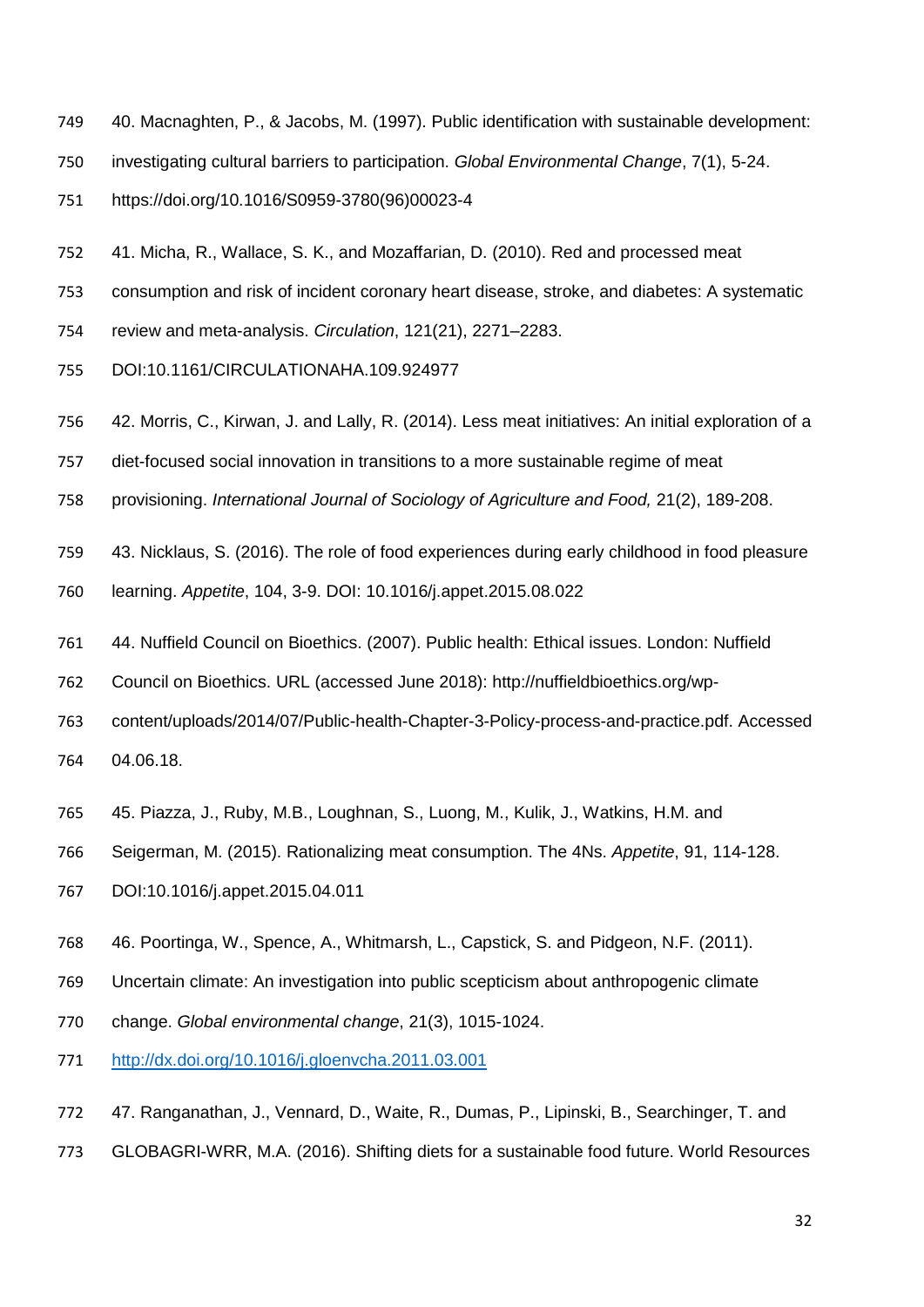- Institute. URL (accessed April 2019):
- https://www.wri.org/sites/default/files/Shifting\_Diets\_for\_a\_Sustainable\_Food\_Future\_1.pdf
- 48. Ratner, R. K., Soman, D., Zauberman, G., Ariely, D., Carmon, Z., Keller, P. A., &
- Wertenbroch, K. (2008). How behavioral decision research can enhance consumer
- welfare: From freedom of choice to paternalistic intervention. *Marketing Letters*, 19, 383-
- 397. DOI: 10.1007/s11002-008-9044-3
- 49. Rimal, A. P. (2002). Factors affecting meat preferences among American consumers. *Family Economics and Nutrition Review*, 14(2), 36–43
- 50. Roininen, K., Arvola, A., & Lähteenmäki, L. (2006). Exploring consumers' perceptions of
- local food with two different qualitative techniques: Laddering and word association. Food
- quality and preference, 17(1), 20-30.
- 51. Rothgerber, H. (2013). Real men don't eat (vegetable) quiche: Masculinity and the
- justification of meat consumption. *Psychology of Men & Masculinity*, 14(4), 363.
- doi:10.1037/a0030379
- 52. Sacks, G., Rayner, M. and Swinburn, B. (2009). Impact of front-of-pack 'traffic-
- light'nutrition labelling on consumer food purchases in the UK. *Health promotion*
- *international*, 24(4), 344-352. DOI: 10.1093/heapro/dap032
- 53. Scarborough, P., Morgan, R.D., Webster, P. and Rayner, M. (2011). Differences in
- coronary heart disease, stroke and cancer mortality rates between England, Wales, Scotland
- and Northern Ireland: the role of diet and nutrition. *BMJ open*, 1(1), p.e000263.
- <http://dx.doi.org/10.1136/bmjopen-2011-000263>
- 54. Shove, E. (2010). Beyond the ABC: climate change policy and theories of social change.
- *Environment and planning A*, 42(6), 1273-1285.
- 55. Skinner, J.D., Carruth, B.R., Bounds, W., Ziegler, P. and Reidy, K. (2002). Do food-
- related experiences in the first 2 years of life predict dietary variety in school-aged children?.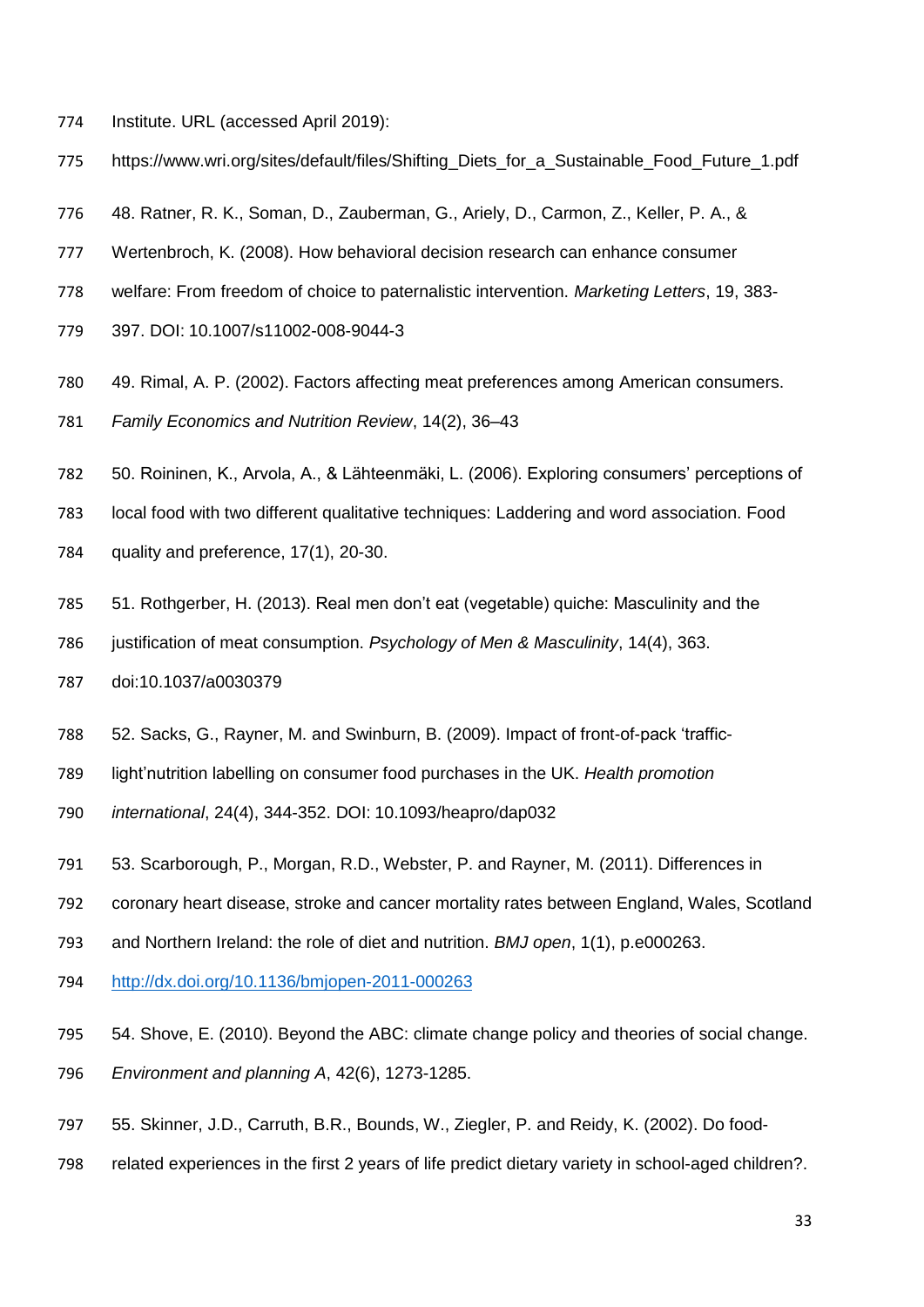- *Journal of nutrition education and behavior*, 34(6), 310-315. https://doi.org/10.1016/S1499- 4046(06)60113-9
- 56. Steinfeld, H., Gerber, P., Wassenaar, T.D., Castel, V. and de Haan, C. (2006).
- *Livestock's long shadow: environmental issues and options*. Food & Agriculture Org.
- 57. Stoll-Kleemann, S. and Schmidt, U.J. (2017). Reducing meat consumption in developed
- and transition countries to counter climate change and biodiversity loss: a review of influence
- factors. *Regional Environmental Change*, 17(5), 1261-1277. DOI:10.1007/s10113-016-1057- 5
- 58. Sunstein, C.R. (2014). *Simpler: The future of government*. London: Simon and Schuster.
- 59. Thaler, R. H. and C. R. Sunstein. (2008). *Nudge*. London: Yale University Press.
- 60. Thorslund, C.A. and Lassen, J. (2017). Context, orders of worth, and the justification of
- meat consumption practices. *Sociologia Ruralis*, 57, 836-858. DOI: 10.1111/soru.12143
- 61. Torres, I. and Benn, J. (2017). The rural school meal as a site for learning about food.
- *Appetite*, 117, 29-39. DOI:10.1016/j.appet.2017.05.055
- 62. Vanhonacker, F. and Verbeke, W. (2014). Public and consumer policies for higher
- welfare food products: Challenges and opportunities. *Journal of agricultural and*
- *environmental ethics*, 27(1), 153-171.
- 63. Verplanken, B., Walker, I., Davis, A. and Jurasek, M. (2008). Context change and travel
- mode choice: Combining the habit discontinuity and self-activation hypotheses. *Journal of*
- *Environmental Psychology*, 28(2), 121-127. DOI: 10.1016/j.jenvp.2007.10.005
- 64. Verplanken, B. and Roy, D. (2016). Empowering interventions to promote sustainable
- lifestyles: Testing the habit discontinuity hypothesis in a field experiment. *Journal of*
- *Environmental Psychology*, 45, 127-134. https://doi.org/10.1016/j.jenvp.2015.11.008